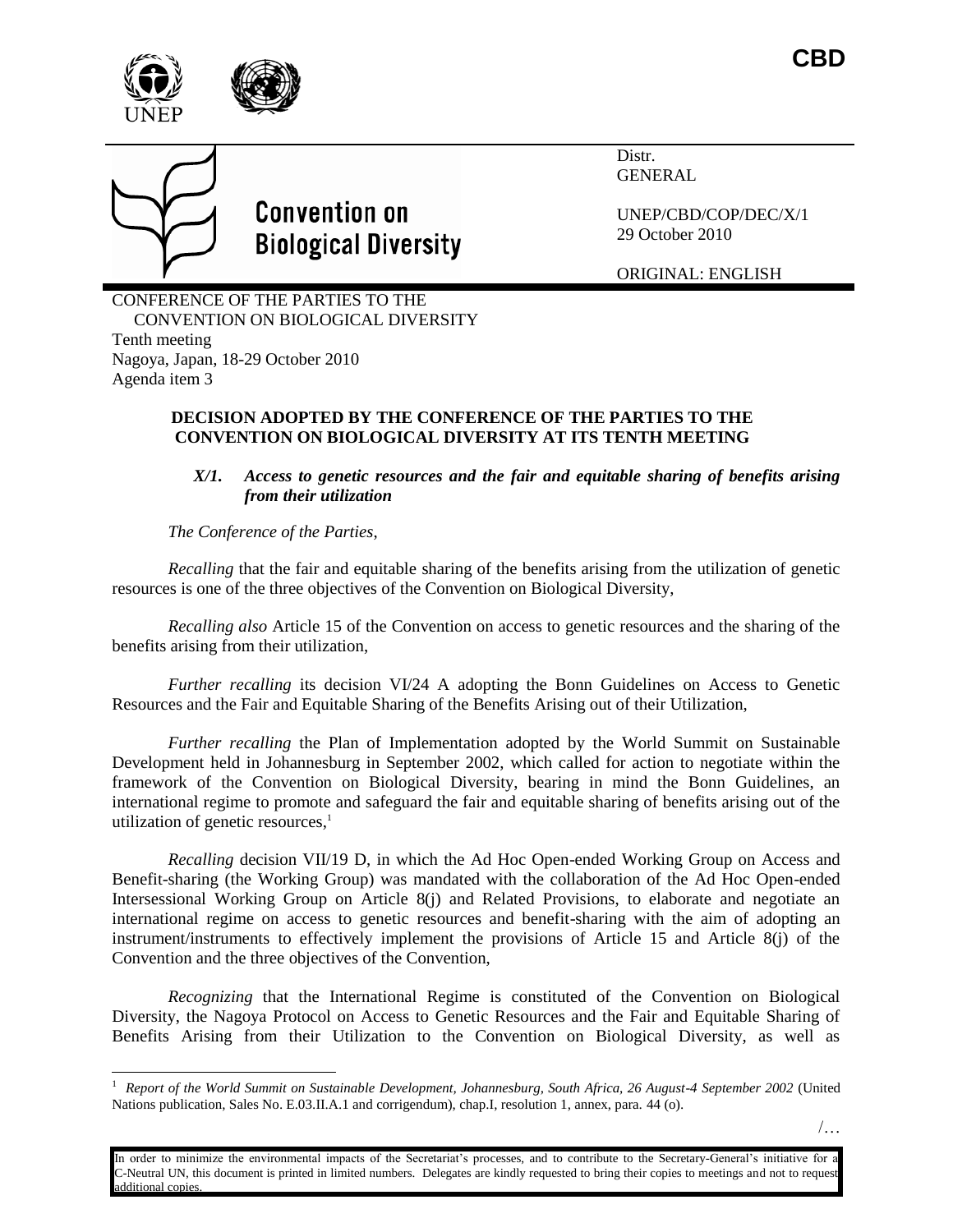complementary instruments, including the International Treaty on Plant Genetic Resources for Food and Agriculture and the Bonn Guidelines on Access to Genetic Resources and Fair and Equitable Sharing of the Benefits Arising out of their Utilization,

*Further recalling* decision IX/12,

*Noting with appreciation* the work carried out by the Working Group,

*Noting* the valuable work carried out by the Co-Chairs of the Working Group, Mr. Fernando Casas (Colombia) and Mr. Timothy Hodges (Canada), in steering the process through both formal and informal ways,

*Noting also* with appreciation the participation of indigenous and local communities and stakeholders including industry, research, and civil society representatives in the Working Group,

*Recognizing* that the objectives of the International Treaty on Plant Genetic Resources for Food and Agriculture are the conservation and sustainable use of plant genetic resources for food and agriculture and the fair and equitable sharing of the benefits arising out of their use, in harmony with the Convention on Biological Diversity, for sustainable agriculture and food security,

*Recognizing further* the progress made by many intergovernmental forums in addressing access and benefit-sharing related issues,

*Considering* the need for interim arrangements pending the entry into force of the Nagoya Protocol on Access to Genetic Resources and the Fair and Equitable Sharing of Benefits Arising from their Utilization to the Convention on Biological Diversity to prepare for its effective implementation once it enters into force,

*Noting with appreciation* resolution 18/2009 of the Conference of the Food and Agriculture Organization of the United Nations on policies and arrangements for access and benefit-sharing for genetic resources for food and agriculture,

*Recognizing* the importance of communication, education and public awareness for the successful implementation of the Nagoya Protocol on Access to Genetic Resources and the Fair and Equitable Sharing of Benefits Arising from their Utilization to the Convention on Biological Diversity,

# **I. ADOPTION OF THE NAGOYA PROTOCOL**

1. *Decides* to adopt the Nagoya Protocol on Access to Genetic Resources and the Fair and Equitable Sharing of Benefits Arising from their Utilization to the Convention on Biological Diversity (the Protocol) as set out in annex I to the present decision;

2. *Requests* the Secretary-General of the United Nations to be the Depositary of the Protocol and to open it for signature at the United Nations Headquarters in New York from 2 February 2011 to 1 February 2012;

3. *Calls upon* the Parties to the Convention on Biological Diversity to sign the Protocol at the earliest opportunity and to deposit instruments of ratification, acceptance or approval or instruments of accession, as appropriate, with a view to ensuring its entry into force as soon as possible;

4. *Invites* States that are not Parties to the Convention to ratify, accept, approve or accede to it, as appropriate, thereby enabling them also to become Parties to the Protocol;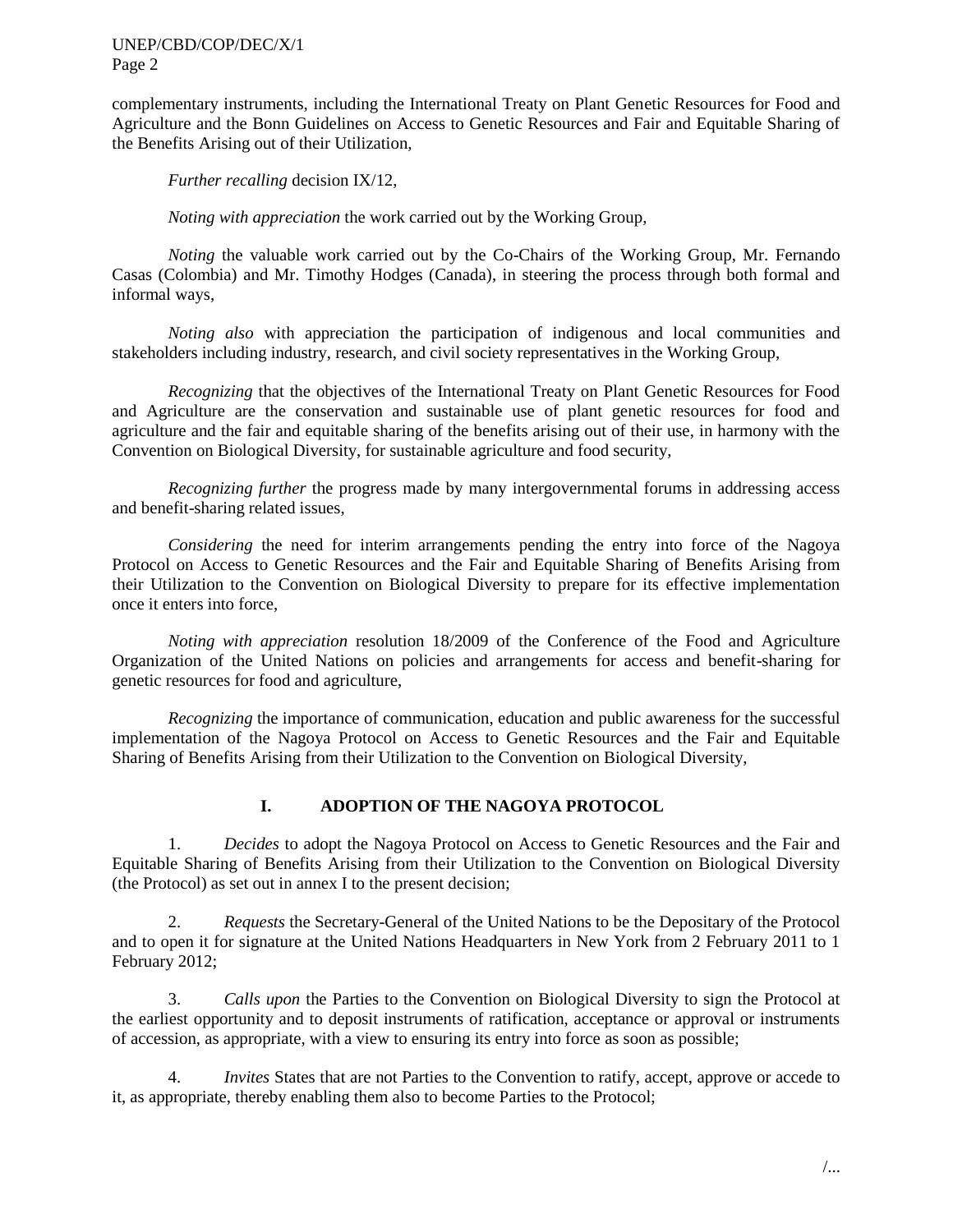5. *Agrees,* bearing in mind decision II/11, paragraph 2, and without prejudice to the further consideration of this issue by the Conference of the Parties serving as the meeting of the Parties to the Protocol, that human genetic resources are not included within the framework of the Protocol;

6. *Decides* that the first review under Article 31 of the Protocol shall assess the implementation of Article 16 in light of developments in other relevant international organizations, including, *inter alia*, the World Intellectual Property Organization, provided that they do not run counter to the objectives of the Convention and the Protocol;

# **II. INTERGOVERNMENTAL COMMITTEE FOR THE NAGOYA PROTOCOL**

7. *Decides* to establish an Open-ended Ad Hoc Intergovernmental Committee for the Nagoya Protocol on Access to Genetic Resources and the Fair and Equitable Sharing of Benefits Arising from their Utilization to the Convention on Biological Diversity (the Intergovernmental Committee);

8. *Decides* that the Intergovernmental Committee shall undertake, with the support of the Executive Secretary, the preparations necessary for the first meeting of the Conference of the Parties serving as the meeting of the Parties to the Protocol, at which time it will cease to exist, taking into account the budgetary provisions adopted by the Conference of the Parties;

9. *Notes* that the rules of procedure for the Conference of the Parties to the Convention shall apply, *mutatis mutandis*, to meetings of the Intergovernmental Committee;

10. *Decides* that the Intergovernmental Committee shall hold its first meeting from 6 to 10 June 2011 and the second meeting from 23 to 27 April 2012;

11. *Also decides* that the Co-Chairs of the Intergovernmental Committee shall be Mr. Fernando Casas (Colombia) and Mr. Timothy Hodges (Canada) and that the first Intergovernmental Committee will be preceded by a one-day meeting to elect its Bureau and agree on other organizational matters. To that effect, the President is mandated to undertake the necessary consultations;

12. *Endorses* the work plan for the Intergovernmental Committee as contained in annex II to the present decision;

13. *Requests* the Executive Secretary to provide technical assistance to Parties, subject to the availability of financial resources, with a view to supporting the early ratification and implementation of the Protocol;

14. *Invites* the Global Environment Facility to provide financial support to Parties to assist with the early ratification of the Protocol and its implementation;

15. *Requests* the Executive Secretary, in collaboration with relevant organizations, as appropriate, to carry out awareness-raising activities among relevant stakeholder groups, including the business community, the scientific community and others, to support the implementation of the Protocol;

16. *Invites* Parties and relevant organizations to provide financial and technical assistance, as appropriate, to support the implementation of the Protocol;

17. *Invites* Parties that are developing countries, in particular the least developed countries and small island developing States, as well as Parties with economies in transition, to make an initial identification of their needs in relation to capacity-building, capacity development and strengthening of human resources and institutional capacities in order to effectively implement the Protocol and to make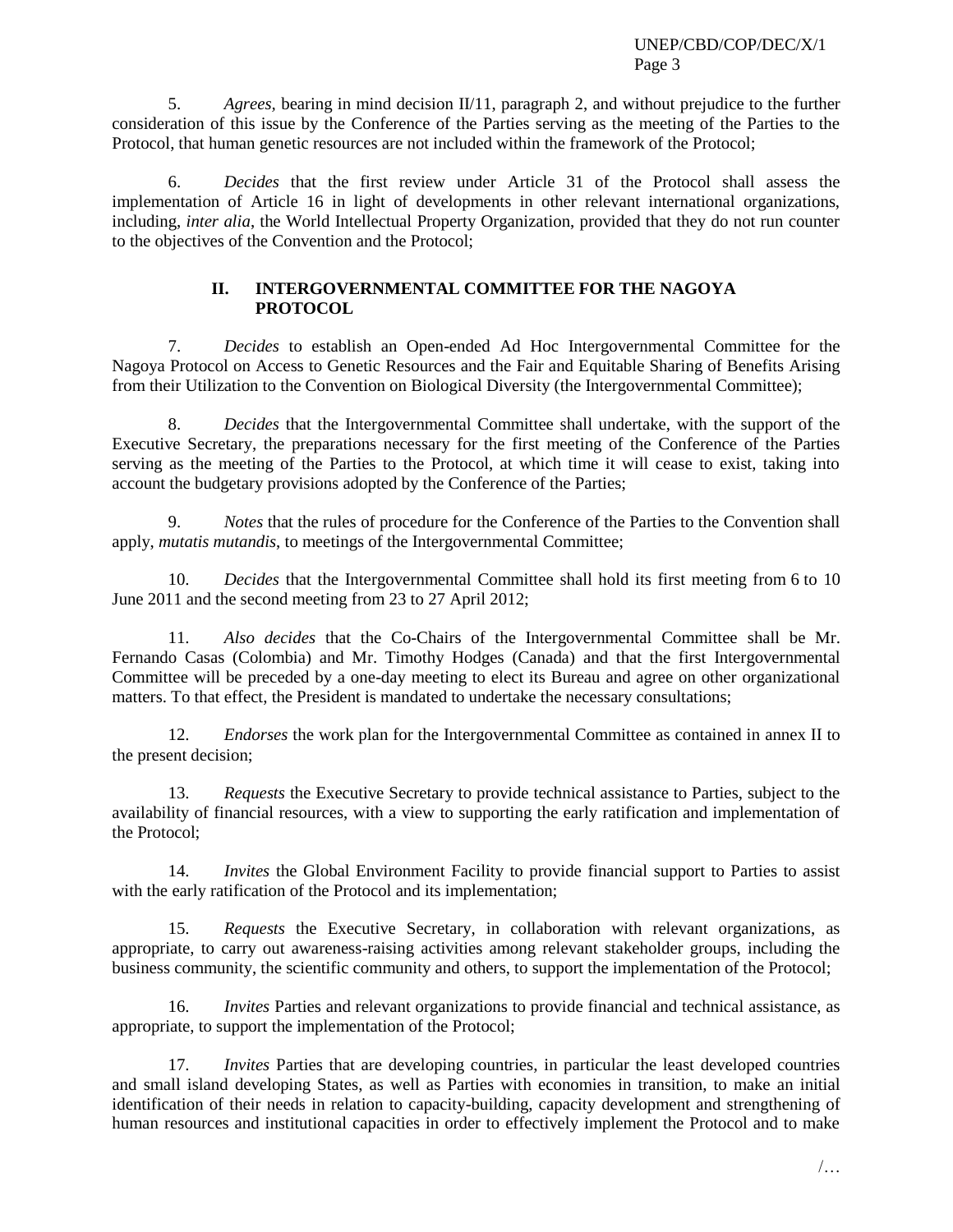this information available to the Executive Secretary no later than two months prior to the first meeting of the Intergovernmental Committee;

18. *Requests* the Executive Secretary to collect and make available on the clearing-house mechanism sectoral and cross-sectoral model contractual clauses for mutually agreed terms;

19. *Also requests* the Executive Secretary to collect and make available on the clearing-house mechanism existing guidelines and codes of conduct related to access and benefit-sharing;

20. *Urges* the Parties to the Convention and other States and regional economic integration organizations to designate, as soon as possible and no later than 31 March 2011, a focal point for the Intergovernmental Committee and to inform the Executive Secretary accordingly;

# **III. ADMINISTRATIVE AND BUDGETARY MATTERS**

21. *Decides* that, pending the entry into force of the Protocol and the convening of the first Conference of the Parties serving as the meeting of the Parties to the Protocol, the financial costs of the interim mechanisms shall be borne by the Trust Fund for the Convention on Biological Diversity (BY);

22. *Takes note* of the amounts supplementary to the funding estimates for the Special Voluntary Trust Fund (BE) for Additional Voluntary Contributions in Support of Approved Activities for the biennium 2011-2012 specified by the Executive Secretary and *invites* Parties and other States to make contributions to that Fund.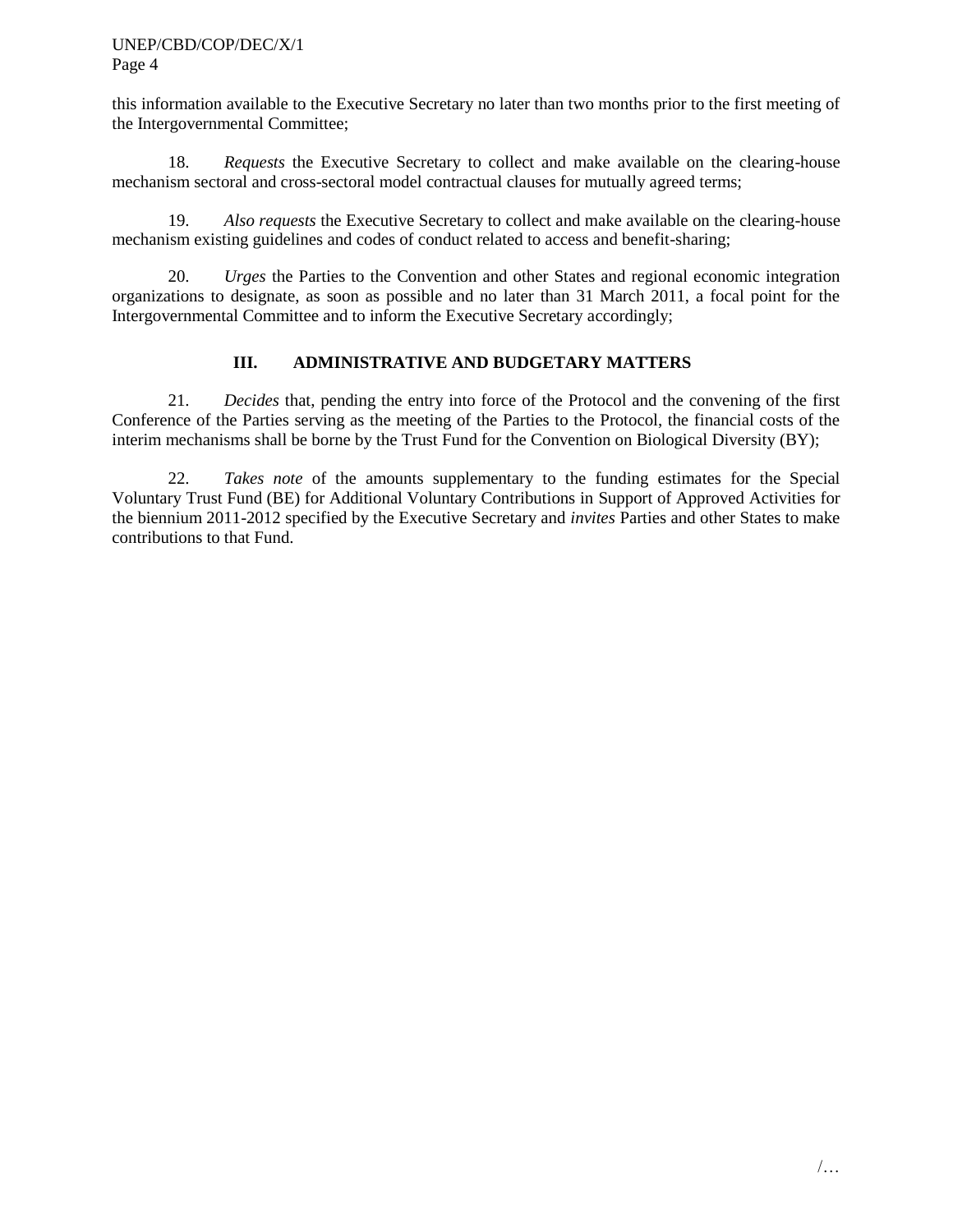### *Annex I*

### **NAGOYA PROTOCOL ON ACCESS TO GENETIC RESOURCES AND THE FAIR AND EQUITABLE SHARING OF BENEFITS ARISING FROM THEIR UTILIZATION TO THE CONVENTION ON BIOLOGICAL DIVERSITY**

### *The Parties to this Protocol,*

*Being* Parties to the Convention on Biological Diversity, hereinafter referred to as "the Convention",

*Recalling* that the fair and equitable sharing of benefits arising from the utilization of genetic resources is one of three core objectives of the Convention, and *recognizing* that this Protocol pursues the implementation of this objective within the Convention,

*Reaffirming* the sovereign rights of States over their natural resources and according to the provisions of the Convention,

*Recalling further* Article 15 of the Convention,

*Recognizing* the important contribution to sustainable development made by technology transfer and cooperation to build research and innovation capacities for adding value to genetic resources in developing countries, in accordance with Articles 16 and 19 of the Convention,

*Recognizing* that public awareness of the economic value of ecosystems and biodiversity and the fair and equitable sharing of this economic value with the custodians of biodiversity are key incentives for the conservation of biological diversity and the sustainable use of its components,

*Acknowledging* the potential role of access and benefit-sharing to contribute to the conservation and sustainable use of biological diversity, poverty eradication and environmental sustainability and thereby contributing to achieving the Millennium Development Goals,

*Acknowledging* the linkage between access to genetic resources and the fair and equitable sharing of benefits arising from the utilization of such resources,

*Recognizing* the importance of providing legal certainty with respect to access to genetic resources and the fair and equitable sharing of benefits arising from their utilization,

*Further recognizing* the importance of promoting equity and fairness in negotiation of mutually agreed terms between providers and users of genetic resources,

*Recognizing also* the vital role that women play in access and benefit-sharing and *affirming* the need for the full participation of women at all levels of policymaking and implementation for biodiversity conservation,

*Determined* to further support the effective implementation of the access and benefit-sharing provisions of the Convention,

*Recognizing* that an innovative solution is required to address the fair and equitable sharing of benefits derived from the utilization of genetic resources and traditional knowledge associated with genetic resources that occur in transboundary situations or for which it is not possible to grant or obtain prior informed consent,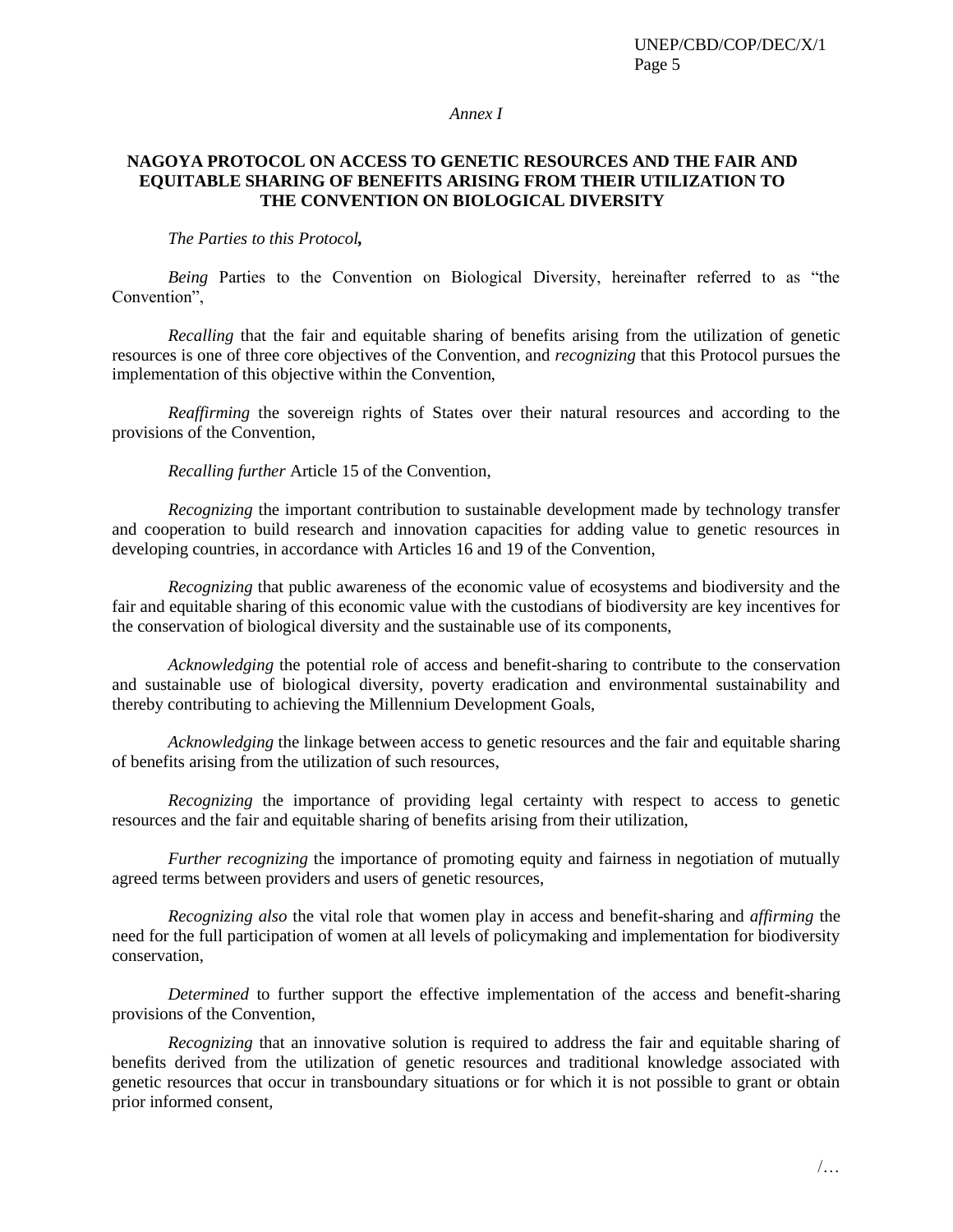*Recognizing* the importance of genetic resources to food security, public health, biodiversity conservation, and the mitigation of and adaptation to climate change,

*Recognizing* the special nature of agricultural biodiversity, its distinctive features and problems needing distinctive solutions,

*Recognizing* the interdependence of all countries with regard to genetic resources for food and agriculture as well as their special nature and importance for achieving food security worldwide and for sustainable development of agriculture in the context of poverty alleviation and climate change and acknowledging the fundamental role of the International Treaty on Plant Genetic Resources for Food and Agriculture and the FAO Commission on Genetic Resources for Food and Agriculture in this regard,

*Mindful* of the International Health Regulations (2005) of the World Health Organization and the importance of ensuring access to human pathogens for public health preparedness and response purposes,

*Acknowledging* ongoing work in other international forums relating to access and benefit-sharing,

*Recalling* the Multilateral System of Access and Benefit-sharing established under the International Treaty on Plant Genetic Resources for Food and Agriculture developed in harmony with the Convention,

*Recognizing* that international instruments related to access and benefit-sharing should be mutually supportive with a view to achieving the objectives of the Convention,

*Recalling* the relevance of Article 8(j) of the Convention as it relates to traditional knowledge associated with genetic resources and the fair and equitable sharing of benefits arising from the utilization of such knowledge,

*Noting* the interrelationship between genetic resources and traditional knowledge, their inseparable nature for indigenous and local communities, the importance of the traditional knowledge for the conservation of biological diversity and the sustainable use of its components, and for the sustainable livelihoods of these communities,

*Recognizing* the diversity of circumstances in which traditional knowledge associated with genetic resources is held or owned by indigenous and local communities,

*Mindful* that it is the right of indigenous and local communities to identify the rightful holders of their traditional knowledge associated with genetic resources, within their communities,

*Further recognizing* the unique circumstances where traditional knowledge associated with genetic resources is held in countries, which may be oral, documented or in other forms, reflecting a rich cultural heritage relevant for conservation and sustainable use of biological diversity,

*Noting* the United Nations Declaration on the Rights of Indigenous Peoples, and

*Affirming* that nothing in this Protocol shall be construed as diminishing or extinguishing the existing rights of indigenous and local communities,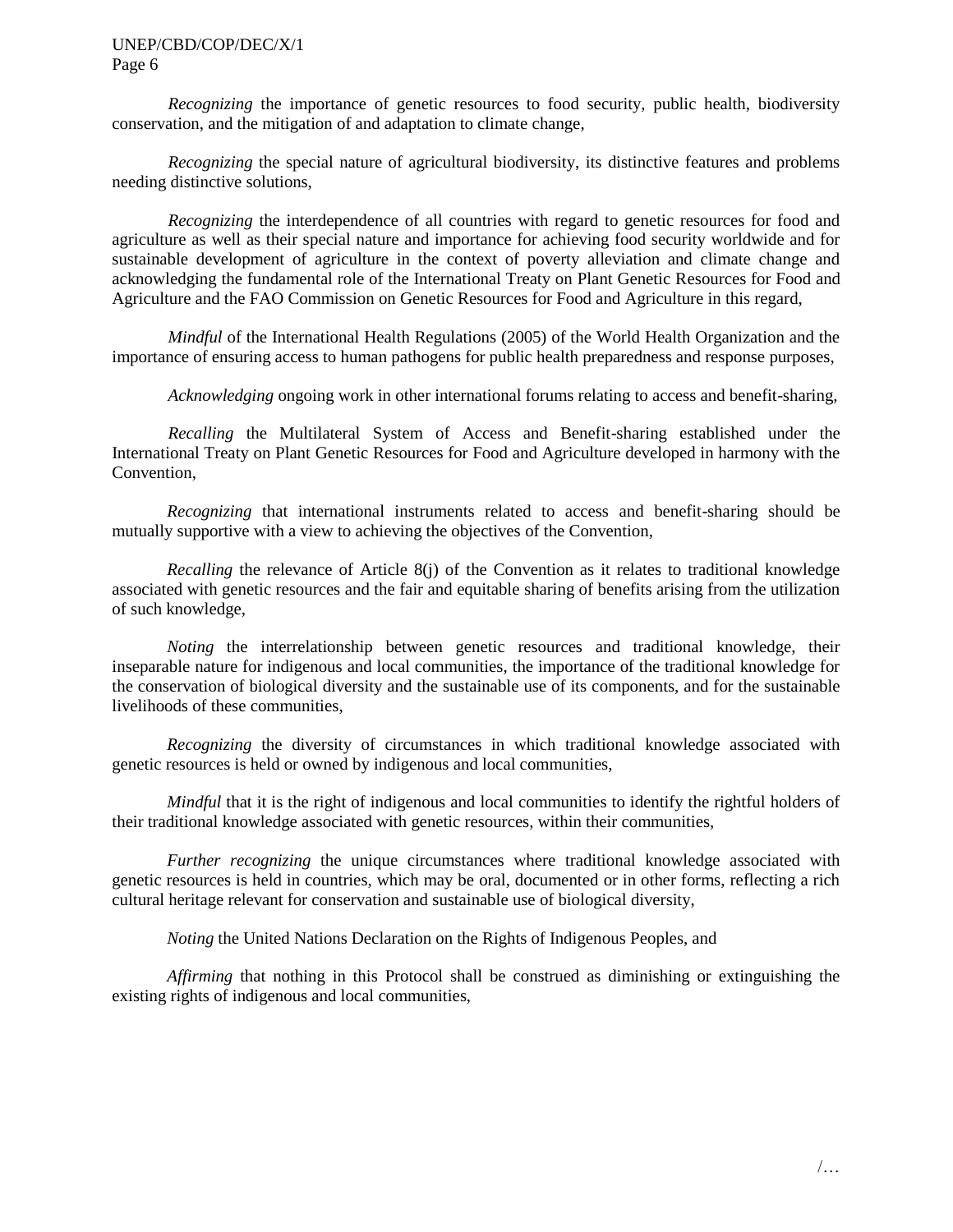Have agreed as follows:

#### **ARTICLE 1**

### OBJECTIVE

The objective of this Protocol is the fair and equitable sharing of the benefits arising from the utilization of genetic resources, including by appropriate access to genetic resources and by appropriate transfer of relevant technologies, taking into account all rights over those resources and to technologies, and by appropriate funding, thereby contributing to the conservation of biological diversity and the sustainable use of its components.

### **ARTICLE 2**

#### USE OF TERMS

The terms defined in Article 2 of the Convention shall apply to this Protocol. In addition, for the purposes of this Protocol:

(a) "Conference of the Parties" means the Conference of the Parties to the Convention;

(b) "Convention" means the Convention on Biological Diversity;

(c) "Utilization of genetic resources" means to conduct research and development on the genetic and/or biochemical composition of genetic resources, including through the application of biotechnology as defined in Article 2 of the Convention;

(d) "Biotechnology" as defined in Article 2 of the Convention means any technological application that uses biological systems, living organisms, or derivatives thereof, to make or modify products or processes for specific use;

(e) "Derivative" means a naturally occurring biochemical compound resulting from the genetic expression or metabolism of biological or genetic resources, even if it does not contain functional units of heredity.

### **ARTICLE 3**

#### **SCOPE**

This Protocol shall apply to genetic resources within the scope of Article 15 of the Convention and to the benefits arising from the utilization of such resources. This Protocol shall also apply to traditional knowledge associated with genetic resources within the scope of the Convention and to the benefits arising from the utilization of such knowledge.

#### **ARTICLE 4**

### RELATIONSHIP WITH INTERNATIONAL AGREEMENTS AND INSTRUMENTS

1. The provisions of this Protocol shall not affect the rights and obligations of any Party deriving from any existing international agreement, except where the exercise of those rights and obligations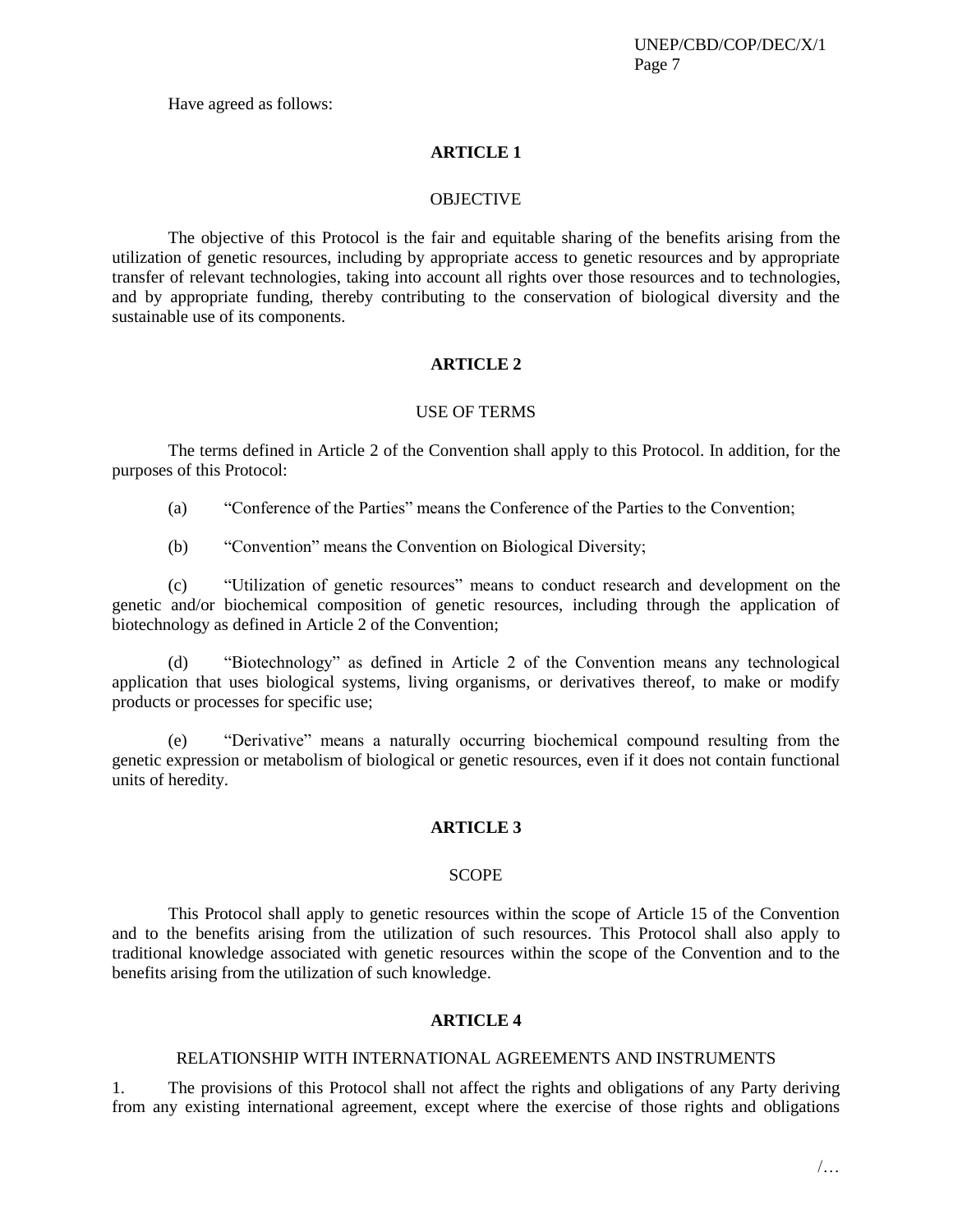would cause a serious damage or threat to biological diversity. This paragraph is not intended to create a hierarchy between this Protocol and other international instruments.

2. Nothing in this Protocol shall prevent the Parties from developing and implementing other relevant international agreements, including other specialized access and benefit-sharing agreements, provided that they are supportive of and do not run counter to the objectives of the Convention and this Protocol.

3. This Protocol shall be implemented in a mutually supportive manner with other international instruments relevant to this Protocol. Due regard should be paid to useful and relevant ongoing work or practices under such international instruments and relevant international organizations, provided that they are supportive of and do not run counter to the objectives of the Convention and this Protocol.

4. This Protocol is the instrument for the implementation of the access and benefit-sharing provisions of the Convention. Where a specialized international access and benefit-sharing instrument applies that is consistent with, and does not run counter to the objectives of the Convention and this Protocol, this Protocol does not apply for the Party or Parties to the specialized instrument in respect of the specific genetic resource covered by and for the purpose of the specialized instrument.

# **ARTICLE 5**

# FAIR AND EQUITABLE BENEFIT-SHARING

1. In accordance with Article 15, paragraphs 3 and 7 of the Convention, benefits arising from the utilization of genetic resources as well as subsequent applications and commercialization shall be shared in a fair and equitable way with the Party providing such resources that is the country of origin of such resources or a Party that has acquired the genetic resources in accordance with the Convention. Such sharing shall be upon mutually agreed terms.

2. Each Party shall take legislative, administrative or policy measures, as appropriate, with the aim of ensuring that benefits arising from the utilization of genetic resources that are held by indigenous and local communities, in accordance with domestic legislation regarding the established rights of these indigenous and local communities over these genetic resources, are shared in a fair and equitable way with the communities concerned, based on mutually agreed terms.

3. To implement paragraph 1 above, each Party shall take legislative, administrative or policy measures, as appropriate.

4. Benefits may include monetary and non-monetary benefits, including but not limited to those listed in the Annex.

5. Each Party shall take legislative, administrative or policy measures as appropriate, in order that the benefits arising from the utilization of traditional knowledge associated with genetic resources are shared in a fair and equitable way with indigenous and local communities holding such knowledge. Such sharing shall be upon mutually agreed terms.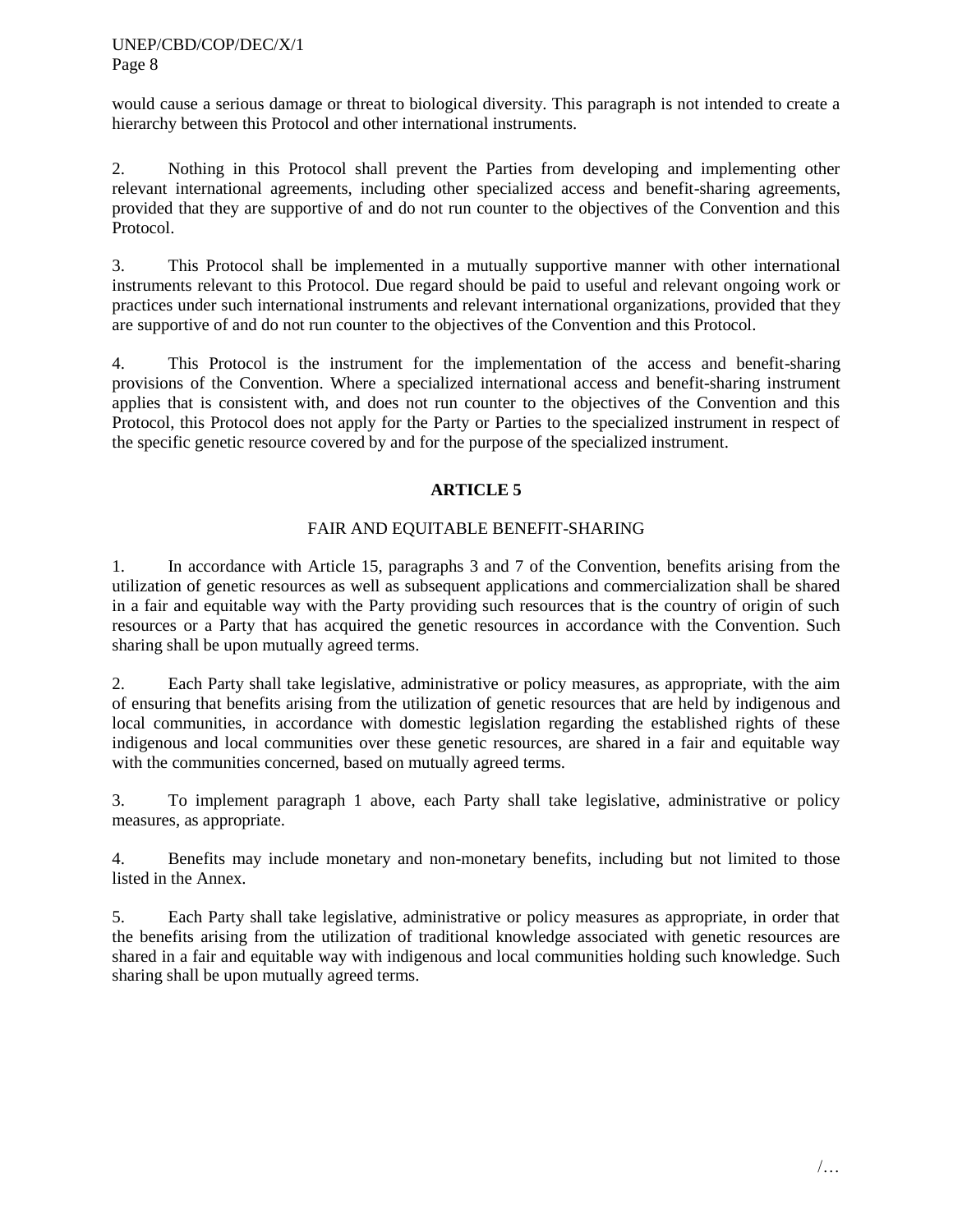# **ARTICLE 6**

# ACCESS TO GENETIC RESOURCES

1. In the exercise of sovereign rights over natural resources, and subject to domestic access and benefit-sharing legislation or regulatory requirements, access to genetic resources for their utilization shall be subject to the prior informed consent of the Party providing such resources that is the country of origin of such resources or a Party that has acquired the genetic resources in accordance with the Convention, unless otherwise determined by that Party.

2. In accordance with domestic law, each Party shall take measures, as appropriate, with the aim of ensuring that the prior informed consent or approval and involvement of indigenous and local communities is obtained for access to genetic resources where they have the established right to grant access to such resources.

3. Pursuant to paragraph 1 above, each Party requiring prior informed consent shall take the necessary legislative, administrative or policy measures, as appropriate, to:

(a) Provide for legal certainty, clarity and transparency of their domestic access and benefit-sharing legislation or regulatory requirements;

(b) Provide for fair and non-arbitrary rules and procedures on accessing genetic resources;

(c) Provide information on how to apply for prior informed consent;

(d) Provide for a clear and transparent written decision by a competent national authority, in a cost-effective manner and within a reasonable period of time;

(e) Provide for the issuance at the time of access of a permit or its equivalent as evidence of the decision to grant prior informed consent and of the establishment of mutually agreed terms, and notify the Access and Benefit-sharing Clearing-House accordingly;

(f) Where applicable, and subject to domestic legislation, set out criteria and/or processes for obtaining prior informed consent or approval and involvement of indigenous and local communities for access to genetic resources; and

(g) Establish clear rules and procedures for requiring and establishing mutually agreed terms. Such terms shall be set out in writing and may include, *inter alia*:

- (i) A dispute settlement clause;
- (ii) Terms on benefit-sharing, including in relation to intellectual property rights;
- (iii) Terms on subsequent third-party use, if any; and
- (iv) Terms on changes of intent, where applicable.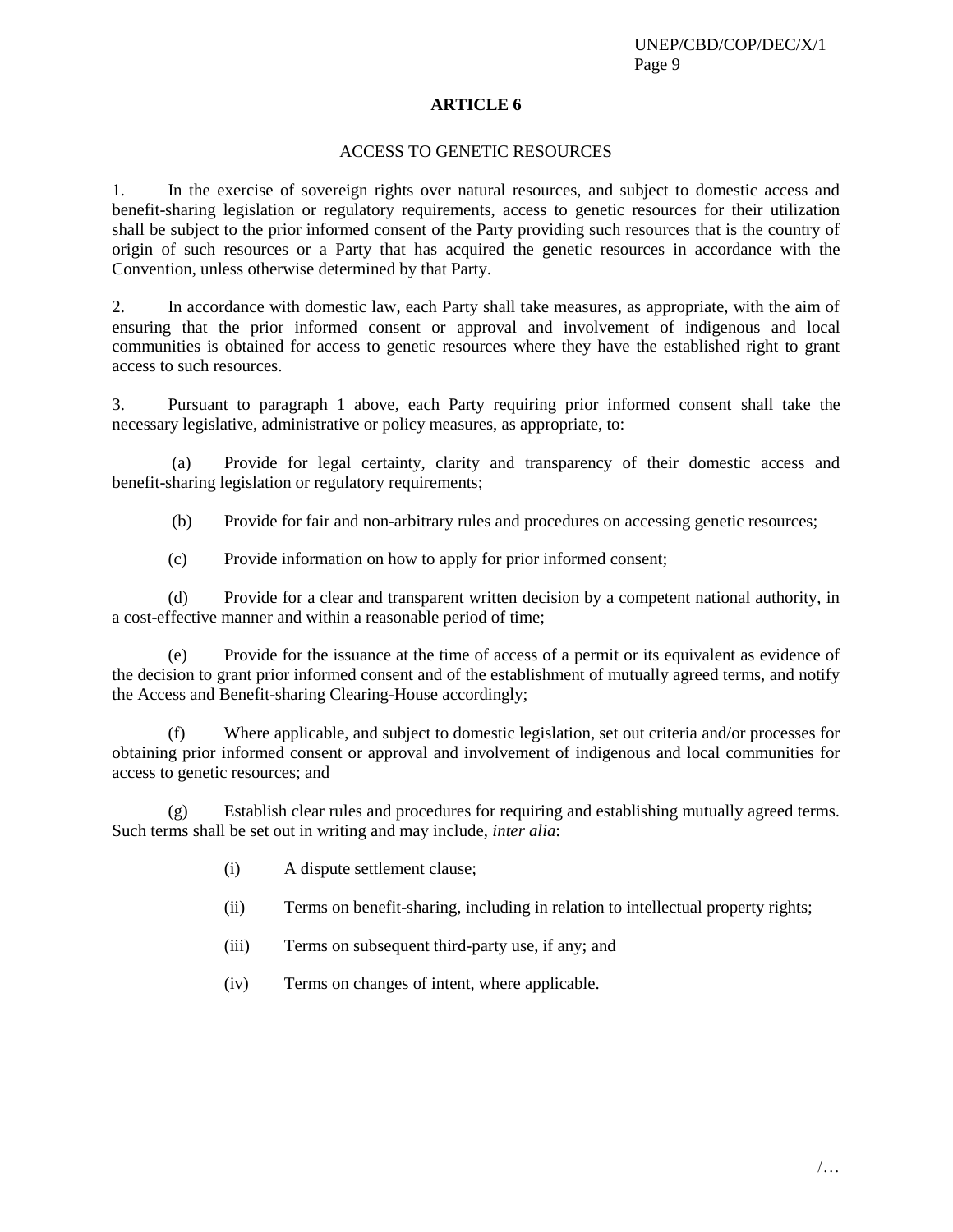### **ARTICLE 7**

#### ACCESS TO TRADITIONAL KNOWLEDGE ASSOCIATED WITH GENETIC RESOURCES

In accordance with domestic law, each Party shall take measures, as appropriate, with the aim of ensuring that traditional knowledge associated with genetic resources that is held by indigenous and local communities is accessed with the prior and informed consent or approval and involvement of these indigenous and local communities, and that mutually agreed terms have been established.

### **ARTICLE 8**

### SPECIAL CONSIDERATIONS

In the development and implementation of its access and benefit-sharing legislation or regulatory requirements, each Party shall:

(a) Create conditions to promote and encourage research which contributes to the conservation and sustainable use of biological diversity, particularly in developing countries, including through simplified measures on access for non-commercial research purposes, taking into account the need to address a change of intent for such research;

(b) Pay due regard to cases of present or imminent emergencies that threaten or damage human, animal or plant health, as determined nationally or internationally. Parties may take into consideration the need for expeditious access to genetic resources and expeditious fair and equitable sharing of benefits arising out of the use of such genetic resources, including access to affordable treatments by those in need, especially in developing countries;

(c) Consider the importance of genetic resources for food and agriculture and their special role for food security.

### **ARTICLE 9**

# CONTRIBUTION TO CONSERVATION AND SUSTAINABLE USE

The Parties shall encourage users and providers to direct benefits arising from the utilization of genetic resources towards the conservation of biological diversity and the sustainable use of its components.

#### **ARTICLE 10**

### GLOBAL MULTILATERAL BENEFIT-SHARING MECHANISM

Parties shall consider the need for and modalities of a global multilateral benefit-sharing mechanism to address the fair and equitable sharing of benefits derived from the utilization of genetic resources and traditional knowledge associated with genetic resources that occur in transboundary situations or for which it is not possible to grant or obtain prior informed consent. The benefits shared by users of genetic resources and traditional knowledge associated with genetic resources through this mechanism shall be used to support the conservation of biological diversity and the sustainable use of its components globally.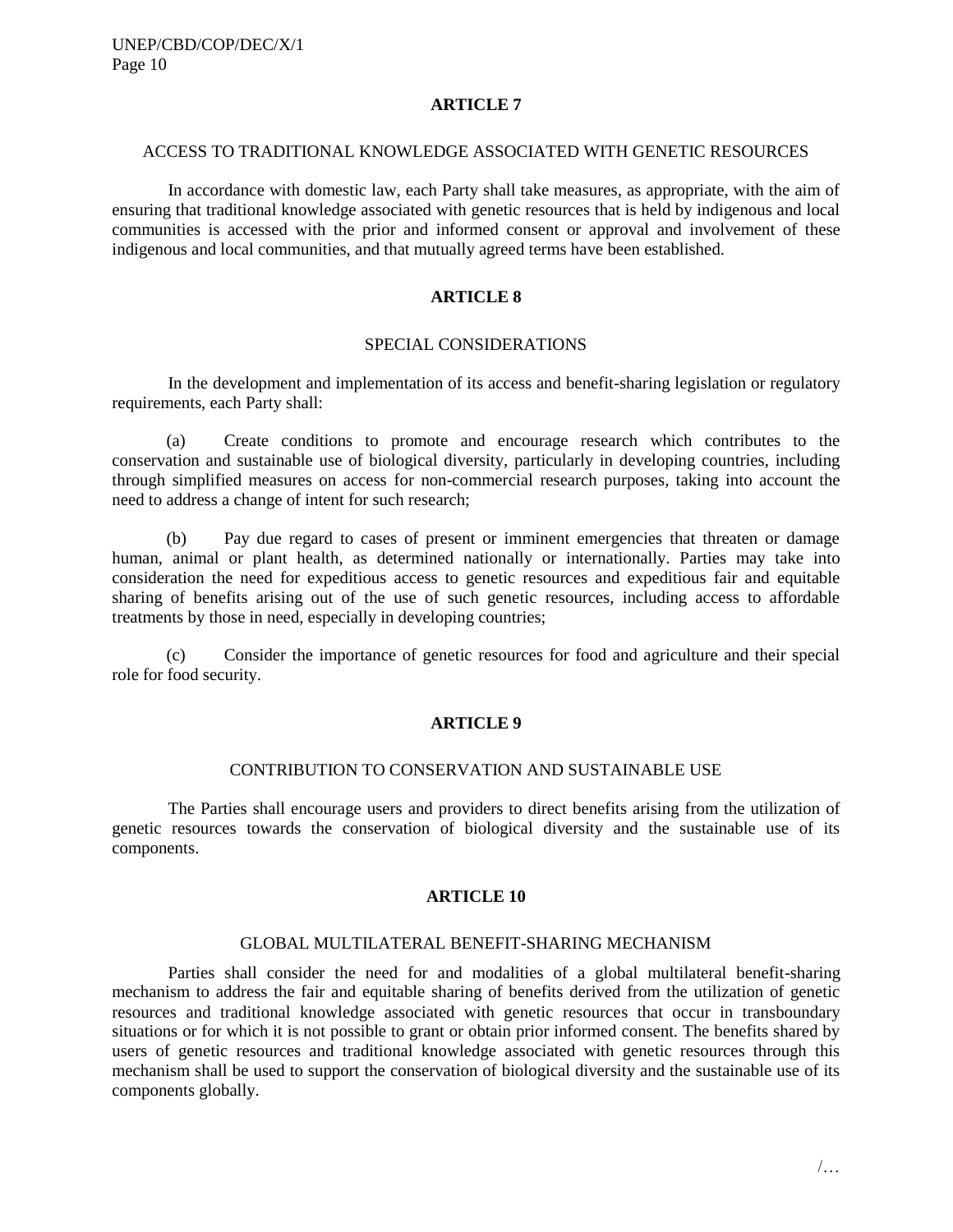### **ARTICLE 11**

#### TRANSBOUNDARY COOPERATION

1. In instances where the same genetic resources are found *in situ* within the territory of more than one Party, those Parties shall endeavour to cooperate, as appropriate, with the involvement of indigenous and local communities concerned, where applicable, with a view to implementing this Protocol.

2. Where the same traditional knowledge associated with genetic resources is shared by one or more indigenous and local communities in several Parties, those Parties shall endeavour to cooperate, as appropriate, with the involvement of the indigenous and local communities concerned, with a view to implementing the objective of this Protocol.

#### **ARTICLE 12**

### TRADITIONAL KNOWLEDGE ASSOCIATED WITH GENETIC RESOURCES

1. In implementing their obligations under this Protocol, Parties shall in accordance with domestic law take into consideration indigenous and local communities' customary laws, community protocols and procedures, as applicable, with respect to traditional knowledge associated with genetic resources.

2. Parties, with the effective participation of the indigenous and local communities concerned, shall establish mechanisms to inform potential users of traditional knowledge associated with genetic resources about their obligations, including measures as made available through the Access and Benefit-sharing Clearing-House for access to and fair and equitable sharing of benefits arising from the utilization of such knowledge.

3. Parties shall endeavour to support, as appropriate, the development by indigenous and local communities, including women within these communities, of:

(a) Community protocols in relation to access to traditional knowledge associated with genetic resources and the fair and equitable sharing of benefits arising out of the utilization of such knowledge;

(b) Minimum requirements for mutually agreed terms to secure the fair and equitable sharing of benefits arising from the utilization of traditional knowledge associated with genetic resources; and

Model contractual clauses for benefit-sharing arising from the utilization of traditional knowledge associated with genetic resources.

4. Parties, in their implementation of this Protocol, shall, as far as possible, not restrict the customary use and exchange of genetic resources and associated traditional knowledge within and amongst indigenous and local communities in accordance with the objectives of the Convention.

# **ARTICLE 13**

### NATIONAL FOCAL POINTS AND COMPETENT NATIONAL AUTHORITIES

1. Each Party shall designate a national focal point on access and benefit-sharing. The national focal point shall make information available as follows: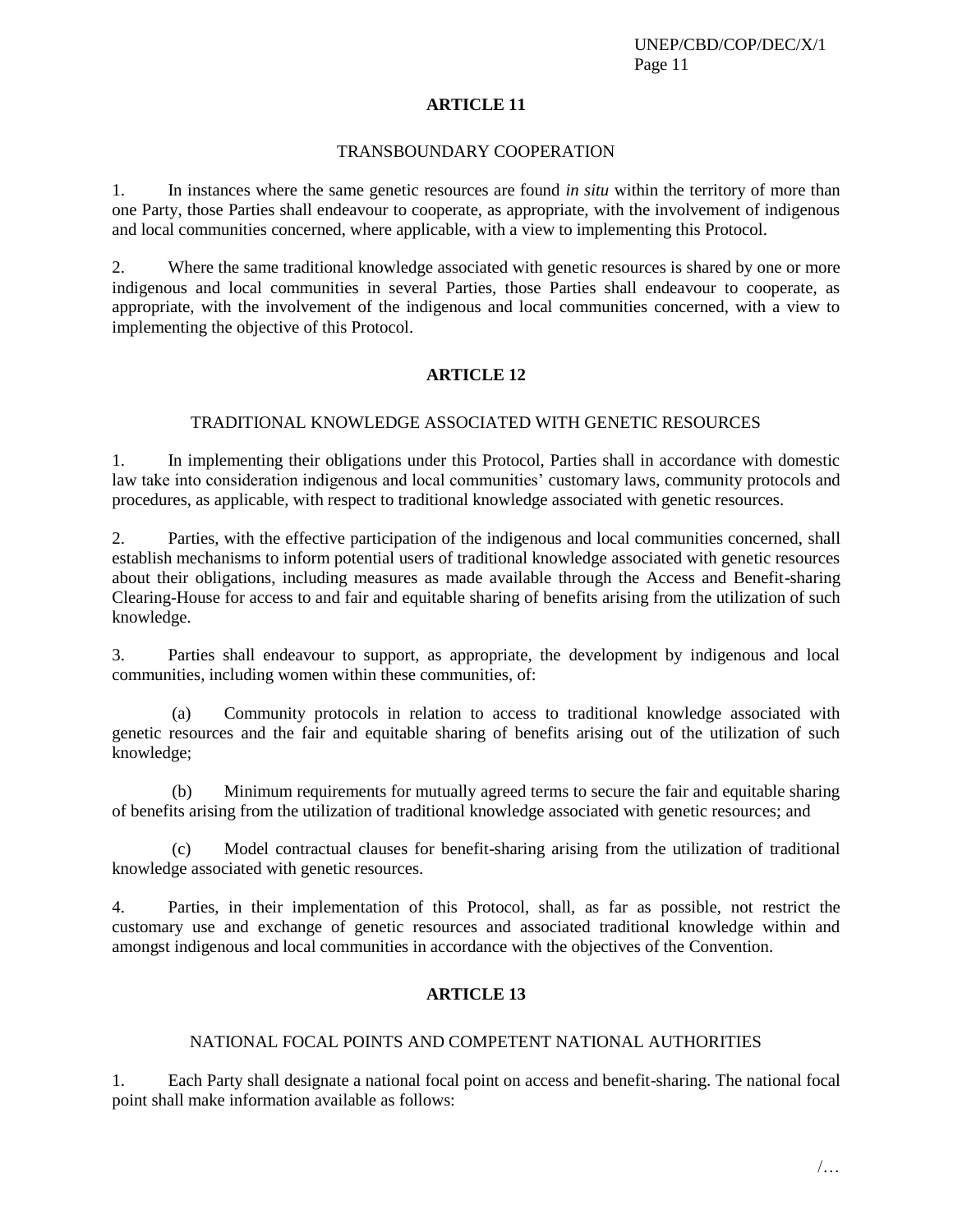(a) For applicants seeking access to genetic resources, information on procedures for obtaining prior informed consent and establishing mutually agreed terms, including benefit-sharing;

(b) For applicants seeking access to traditional knowledge associated with genetic resources, where possible, information on procedures for obtaining prior informed consent or approval and involvement, as appropriate, of indigenous and local communities and establishing mutually agreed terms including benefit-sharing; and

(c) Information on competent national authorities, relevant indigenous and local communities and relevant stakeholders.

The national focal point shall be responsible for liaison with the Secretariat.

2. Each Party shall designate one or more competent national authorities on access and benefit-sharing. Competent national authorities shall, in accordance with applicable national legislative, administrative or policy measures, be responsible for granting access or, as applicable, issuing written evidence that access requirements have been met and be responsible for advising on applicable procedures and requirements for obtaining prior informed consent and entering into mutually agreed terms.

3. A Party may designate a single entity to fulfil the functions of both focal point and competent national authority.

4. Each Party shall, no later than the date of entry into force of this Protocol for it, notify the Secretariat of the contact information of its national focal point and its competent national authority or authorities. Where a Party designates more than one competent national authority, it shall convey to the Secretariat, with its notification thereof, relevant information on the respective responsibilities of those authorities. Where applicable, such information shall, at a minimum, specify which competent authority is responsible for the genetic resources sought. Each Party shall forthwith notify the Secretariat of any changes in the designation of its national focal point or in the contact information or responsibilities of its competent national authority or authorities.

5. The Secretariat shall make information received pursuant to paragraph 4 above available through the Access and Benefit-sharing Clearing-House.

# **ARTICLE 14**

# THE ACCESS AND BENEFIT-SHARING CLEARING-HOUSE AND INFORMATION-SHARING

1. An Access and Benefit-sharing Clearing-House is hereby established as part of the clearing-house mechanism under Article 18, paragraph 3, of the Convention. It shall serve as a means for sharing of information related to access and benefit-sharing. In particular, it shall provide access to information made available by each Party relevant to the implementation of this Protocol.

2. Without prejudice to the protection of confidential information, each Party shall make available to the Access and Benefit-sharing Clearing-House any information required by this Protocol, as well as information required pursuant to the decisions taken by the Conference of the Parties serving as the meeting of the Parties to this Protocol. The information shall include:

(a) Legislative, administrative and policy measures on access and benefit-sharing;

(b) Information on the national focal point and competent national authority or authorities;

and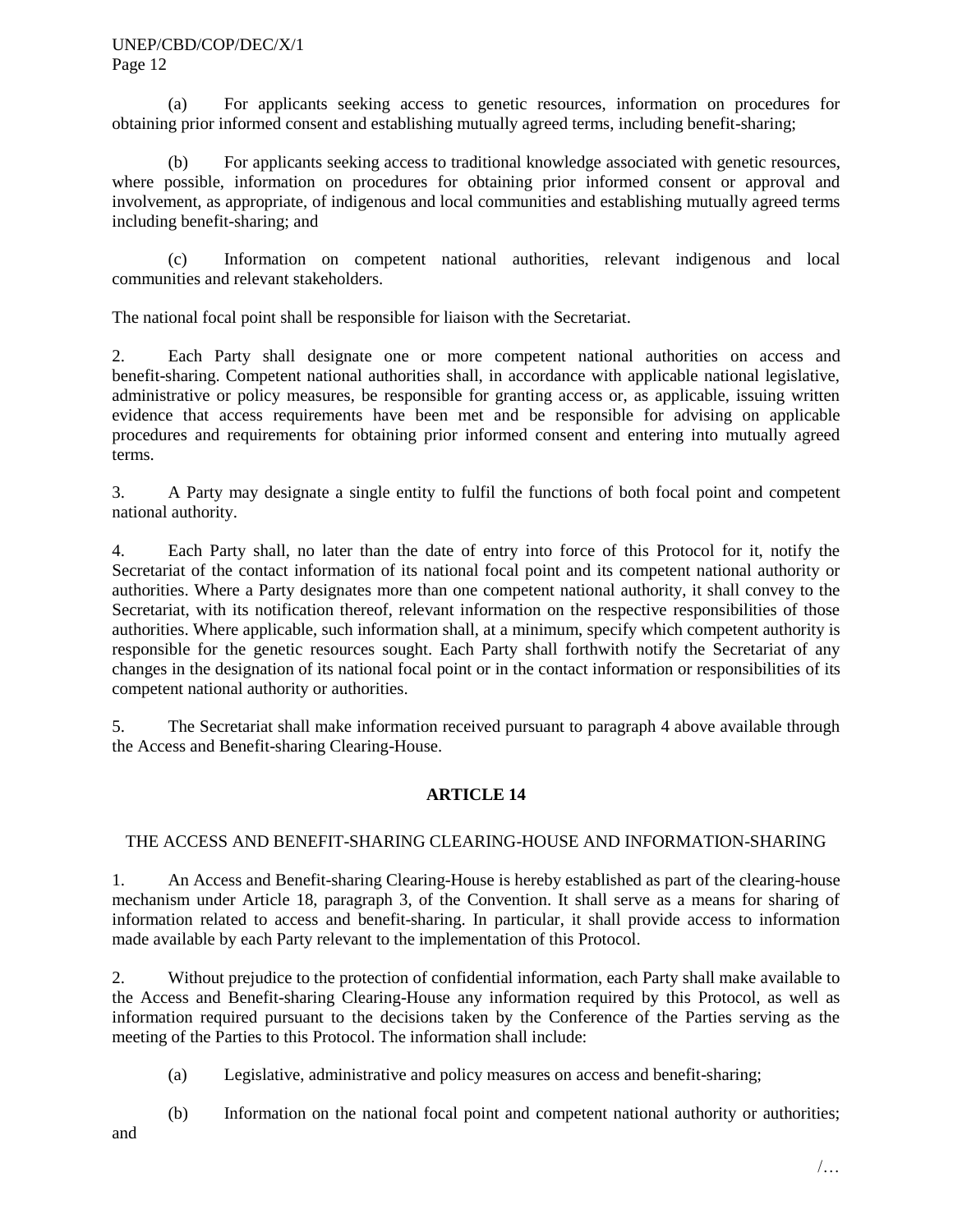(c) Permits or their equivalent issued at the time of access as evidence of the decision to grant prior informed consent and of the establishment of mutually agreed terms.

3. Additional information, if available and as appropriate, may include:

(a) Relevant competent authorities of indigenous and local communities, and information as so decided;

- (b) Model contractual clauses;
- (c) Methods and tools developed to monitor genetic resources; and
- (d) Codes of conduct and best practices.

4. The modalities of the operation of the Access and Benefit-sharing Clearing-House, including reports on its activities, shall be considered and decided upon by the Conference of the Parties serving as the meeting of the Parties to this Protocol at its first meeting, and kept under review thereafter.

# **ARTICLE 15**

# COMPLIANCE WITH DOMESTIC LEGISLATION OR REGULATORY REQUIREMENTS ON ACCESS AND BENEFIT-SHARING

1. Each Party shall take appropriate, effective and proportionate legislative, administrative or policy measures to provide that genetic resources utilized within its jurisdiction have been accessed in accordance with prior informed consent and that mutually agreed terms have been established, as required by the domestic access and benefit-sharing legislation or regulatory requirements of the other Party.

2. Parties shall take appropriate, effective and proportionate measures to address situations of non-compliance with measures adopted in accordance with paragraph 1 above.

3. Parties shall, as far as possible and as appropriate, cooperate in cases of alleged violation of domestic access and benefit-sharing legislation or regulatory requirements referred to in paragraph 1 above.

# **ARTICLE 16**

### COMPLIANCE WITH DOMESTIC LEGISLATION OR REGULATORY REQUIREMENTS ON ACCESS AND BENEFIT-SHARING FOR TRADITIONAL KNOWLEDGE ASSOCIATED WITH GENETIC RESOURCES

1. Each Party shall take appropriate, effective and proportionate legislative, administrative or policy measures, as appropriate, to provide that traditional knowledge associated with genetic resources utilized within their jurisdiction has been accessed in accordance with prior informed consent or approval and involvement of indigenous and local communities and that mutually agreed terms have been established, as required by domestic access and benefit-sharing legislation or regulatory requirements of the other Party where such indigenous and local communities are located.

2. Each Party shall take appropriate, effective and proportionate measures to address situations of non-compliance with measures adopted in accordance with paragraph 1 above.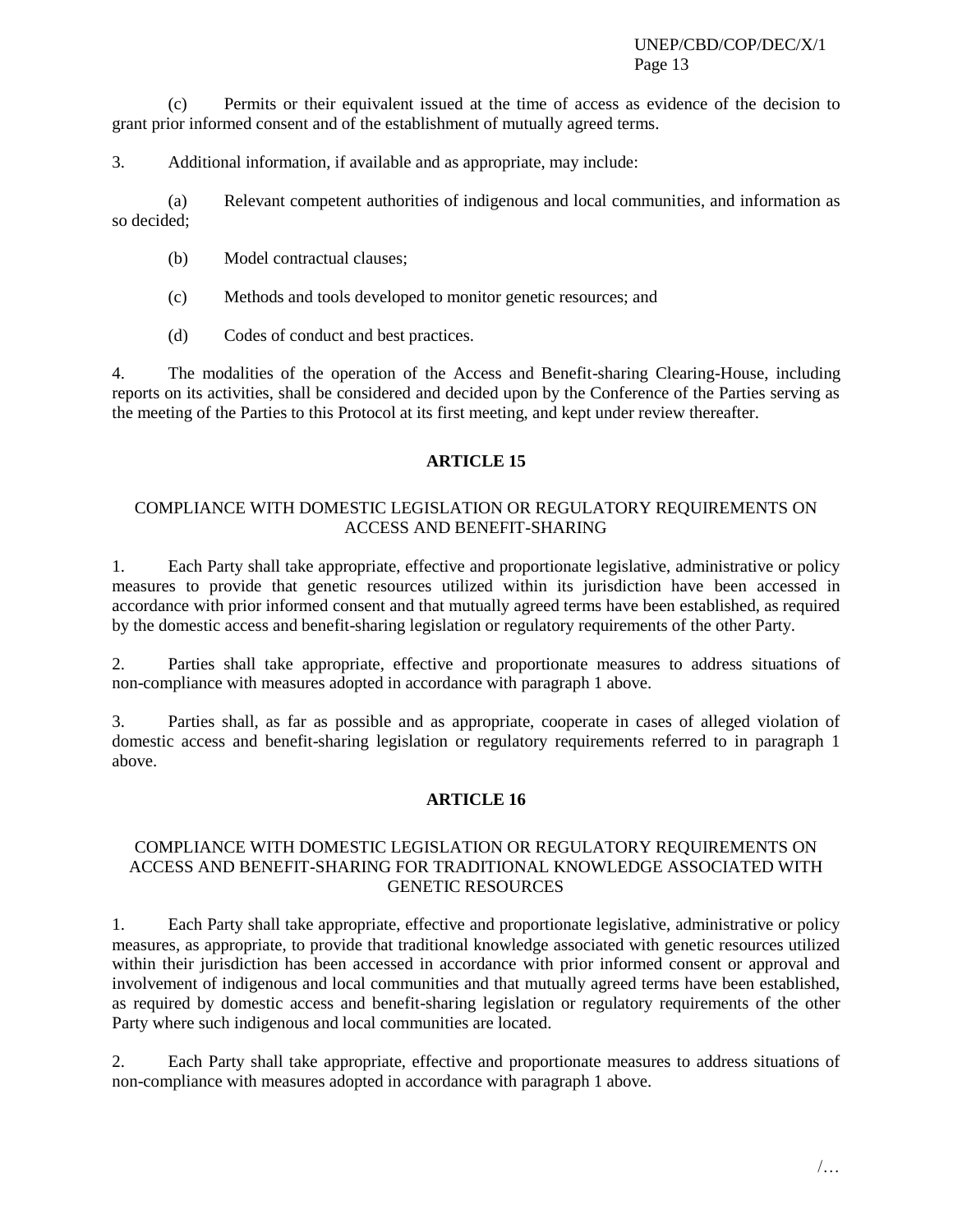3. Parties shall, as far as possible and as appropriate, cooperate in cases of alleged violation of domestic access and benefit-sharing legislation or regulatory requirements referred to in paragraph 1 above.

# **ARTICLE 17**

### MONITORING THE UTILIZATION OF GENETIC RESOURCES

1. To support compliance, each Party shall take measures, as appropriate, to monitor and to enhance transparency about the utilization of genetic resources. Such measures shall include:

- (a) The designation of one or more checkpoints, as follows:
	- (i) Designated checkpoints would collect or receive, as appropriate, relevant information related to prior informed consent, to the source of the genetic resource, to the establishment of mutually agreed terms, and/or to the utilization of genetic resources, as appropriate;
	- (ii) Each Party shall, as appropriate and depending on the particular characteristics of a designated checkpoint, require users of genetic resources to provide the information specified in the above paragraph at a designated checkpoint. Each Party shall take appropriate, effective and proportionate measures to address situations of non-compliance;
	- (iii) Such information, including from internationally recognized certificates of compliance where they are available, will, without prejudice to the protection of confidential information, be provided to relevant national authorities, to the Party providing prior informed consent and to the Access and Benefit-sharing Clearing-House, as appropriate;
	- (iv) Check points must be effective and should have functions relevant to implementation of this subparagraph (a). They should be relevant to the utilization of genetic resources, or to the collection of relevant information at, *inter alia*, any stage of research, development, innovation, pre-commercialization or commercialization.

(b) Encouraging users and providers of genetic resources to include provisions in mutually agreed terms to share information on the implementation of such terms, including through reporting requirements; and

(c) Encouraging the use of cost-effective communication tools and systems.

2. A permit or its equivalent issued in accordance with Article 6, paragraph 3 (e) and made available to the Access and Benefit-sharing Clearing-House, shall constitute an internationally recognized certificate of compliance.

3. An internationally recognized certificate of compliance shall serve as evidence that the genetic resource which it covers has been accessed in accordance with prior informed consent and that mutually agreed terms have been established, as required by the domestic access and benefit-sharing legislation or regulatory requirements of the Party providing prior informed consent.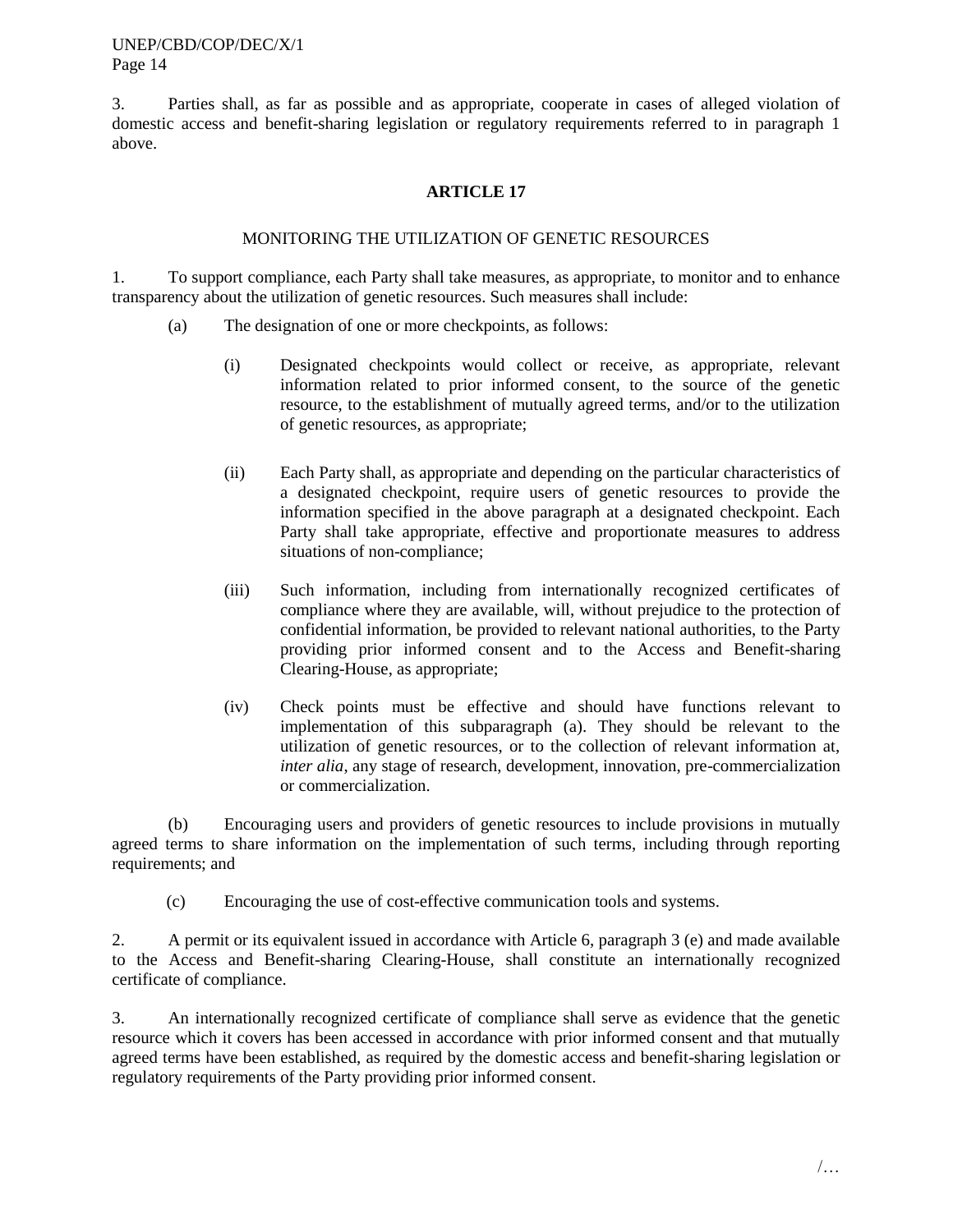4. The internationally recognized certificate of compliance shall contain the following minimum information when it is not confidential:

- (a) Issuing authority;
- (b) Date of issuance;
- (c) The provider;
- (d) Unique identifier of the certificate;
- (e) The person or entity to whom prior informed consent was granted;
- (f) Subject-matter or genetic resources covered by the certificate;
- (g) Confirmation that mutually agreed terms were established;
- (h) Confirmation that prior informed consent was obtained; and
- (i) Commercial and/or non-commercial use.

# **ARTICLE 18**

# COMPLIANCE WITH MUTUALLY AGREED TERMS

1. In the implementation of Article 6, paragraph 3 (g) (i) and Article 7, each Party shall encourage providers and users of genetic resources and/or traditional knowledge associated with genetic resources to include provisions in mutually agreed terms to cover, where appropriate, dispute resolution including:

- (a) The jurisdiction to which they will subject any dispute resolution processes;
- (b) The applicable law; and**/**or
- (c) Options for alternative dispute resolution, such as mediation or arbitration.

2. Each Party shall ensure that an opportunity to seek recourse is available under their legal systems, consistent with applicable jurisdictional requirements, in cases of disputes arising from mutually agreed terms.

3. Each Party shall take effective measures, as appropriate, regarding:

(a) Access to justice; and

(b) The utilization of mechanisms regarding mutual recognition and enforcement of foreign judgments and arbitral awards.

4. The effectiveness of this article shall be reviewed by the Conference of the Parties serving as the meeting of the Parties to this Protocol in accordance with Article 31 of this Protocol.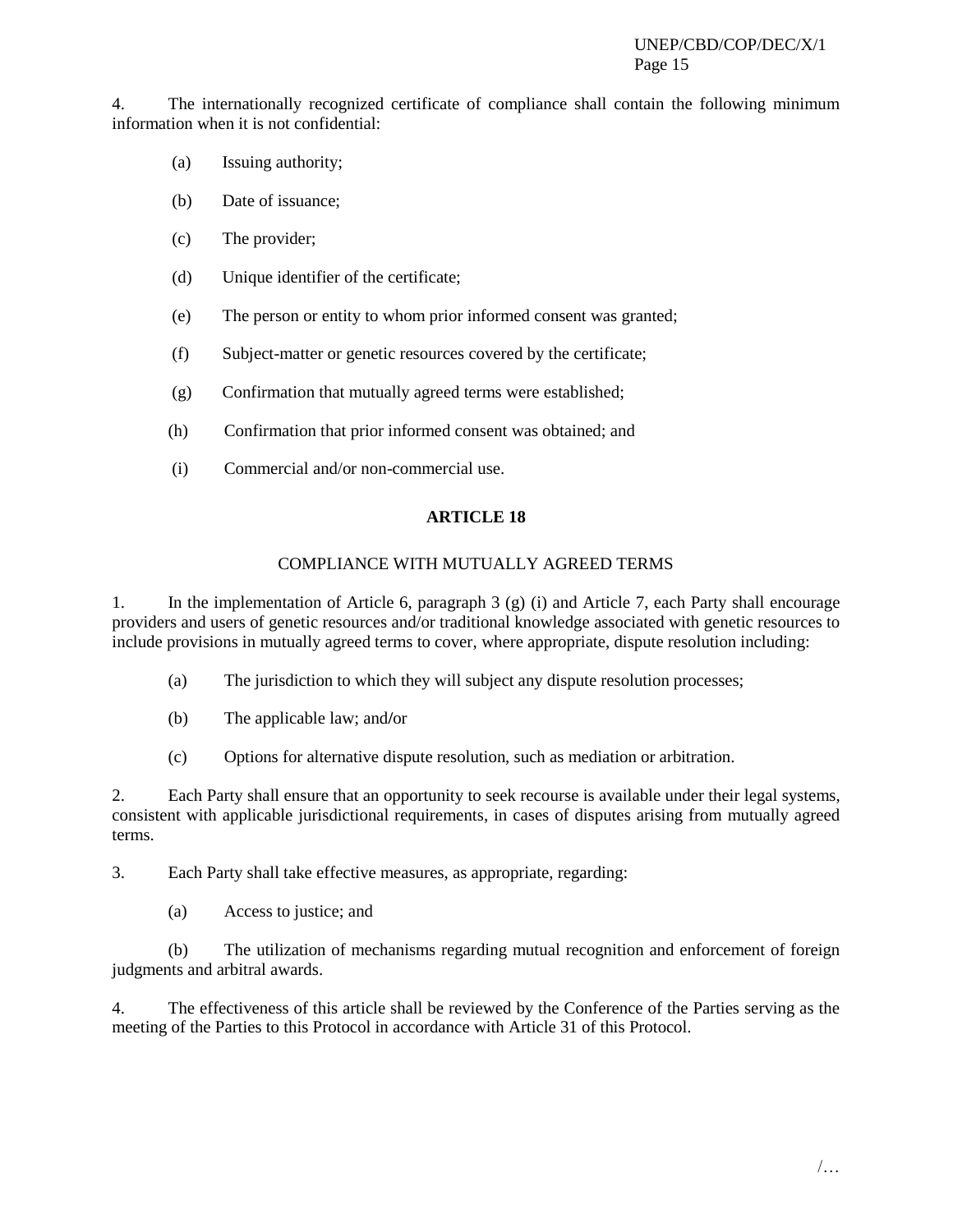### **ARTICLE 19**

### MODEL CONTRACTUAL CLAUSES

1. Each Party shall encourage, as appropriate, the development, update and use of sectoral and cross-sectoral model contractual clauses for mutually agreed terms.

2. The Conference of the Parties serving as the meeting of the Parties to this Protocol shall periodically take stock of the use of sectoral and cross-sectoral model contractual clauses.

# **ARTICLE 20**

### CODES OF CONDUCT, GUIDELINES AND BEST PRACTICES AND/OR STANDARDS

1. Each Party shall encourage, as appropriate, the development, update and use of voluntary codes of conduct, guidelines and best practices and/or standards in relation to access and benefit-sharing.

2. The Conference of the Parties serving as the meeting of the Parties to this Protocol shall periodically take stock of the use of voluntary codes of conduct, guidelines and best practices and/or standards and consider the adoption of specific codes of conduct, guidelines and best practices and/or standards.

### **ARTICLE 21**

### AWARENESS-RAISING

Each Party shall take measures to raise awareness of the importance of genetic resources and traditional knowledge associated with genetic resources, and related access and benefit-sharing issues. Such measures may include, *inter alia*:

(a) Promotion of this Protocol, including its objective;

(b) Organization of meetings of indigenous and local communities and relevant stakeholders;

(c) Establishment and maintenance of a help desk for indigenous and local communities and relevant stakeholders;

(d) Information dissemination through a national clearing-house;

(e) Promotion of voluntary codes of conduct, guidelines and best practices and/or standards in consultation with indigenous and local communities and relevant stakeholders;

(f) Promotion of, as appropriate, domestic, regional and international exchanges of experience;

(g) Education and training of users and providers of genetic resources and traditional knowledge associated with genetic resources about their access and benefit-sharing obligations;

(h) Involvement of indigenous and local communities and relevant stakeholders in the implementation of this Protocol; and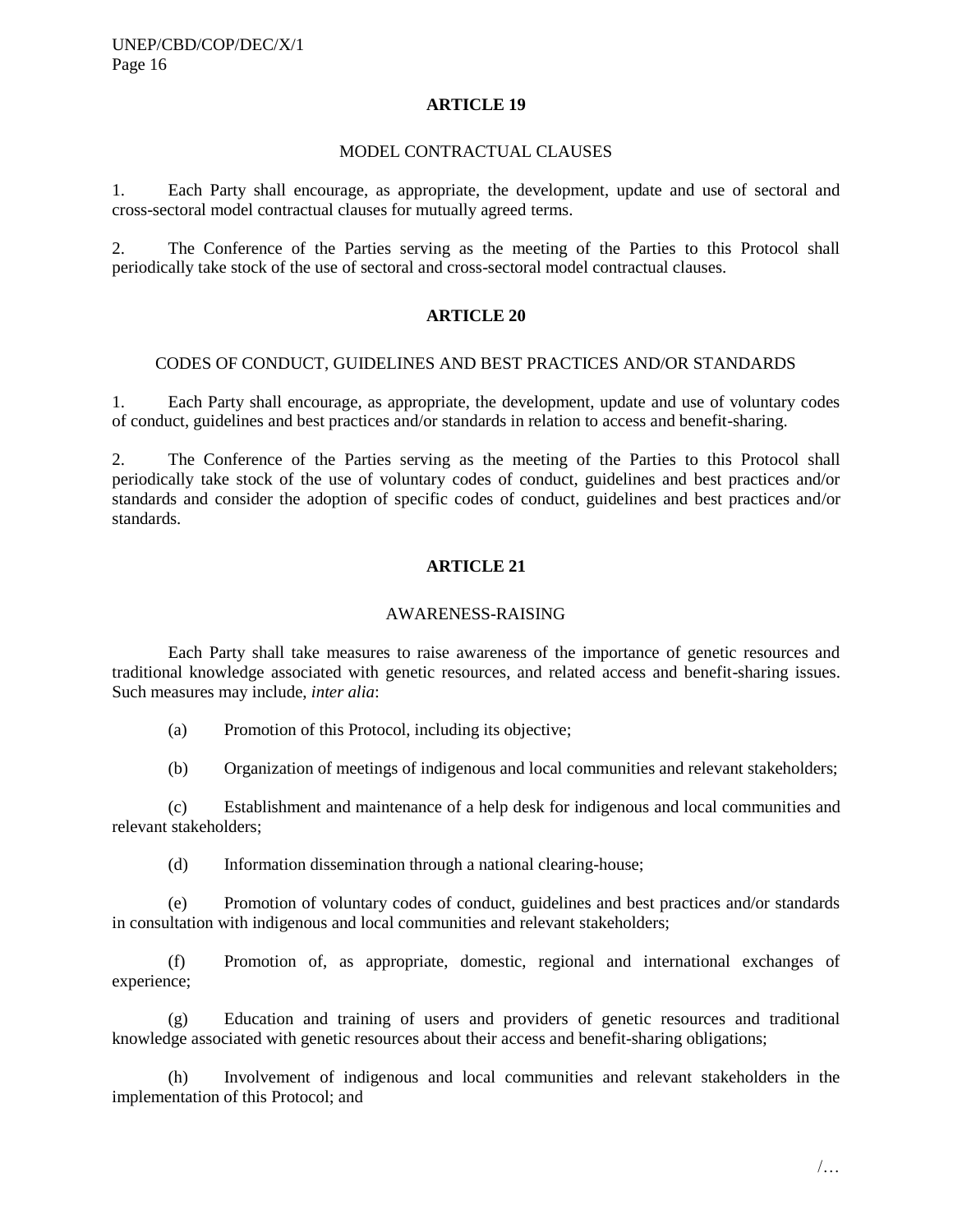(i) Awareness-raising of community protocols and procedures of indigenous and local communities.

# **ARTICLE 22**

# **CAPACITY**

1. The Parties shall cooperate in the capacity-building, capacity development and strengthening of human resources and institutional capacities to effectively implement this Protocol in developing country Parties, in particular the least developed countries and small island developing States among them, and Parties with economies in transition, including through existing global, regional, subregional and national institutions and organizations. In this context, Parties should facilitate the involvement of indigenous and local communities and relevant stakeholders, including non-governmental organizations and the private sector.

2. The need of developing country Parties, in particular the least developed countries and small island developing States among them, and Parties with economies in transition for financial resources in accordance with the relevant provisions of the Convention shall be taken fully into account for capacity-building and development to implement this Protocol.

3. As a basis for appropriate measures in relation to the implementation of this Protocol, developing country Parties, in particular the least developed countries and small island developing States among them, and Parties with economies in transition should identify their national capacity needs and priorities through national capacity self-assessments. In doing so, such Parties should support the capacity needs and priorities of indigenous and local communities and relevant stakeholders, as identified by them, emphasizing the capacity needs and priorities of women.

4. In support of the implementation of this Protocol, capacity-building and development may address, *inter alia*, the following key areas:

(a) Capacity to implement, and to comply with the obligations of, this Protocol;

(b) Capacity to negotiate mutually agreed terms;

(c) Capacity to develop, implement and enforce domestic legislative, administrative or policy measures on access and benefit-sharing; and

(d) Capacity of countries to develop their endogenous research capabilities to add value to their own genetic resources.

5. Measures in accordance with paragraphs 1 to 4 above may include, *inter alia*:

(a) Legal and institutional development;

(b) Promotion of equity and fairness in negotiations, such as training to negotiate mutually agreed terms;

(c) The monitoring and enforcement of compliance;

(d) Employment of best available communication tools and Internet-based systems for access and benefit-sharing activities;

(e) Development and use of valuation methods;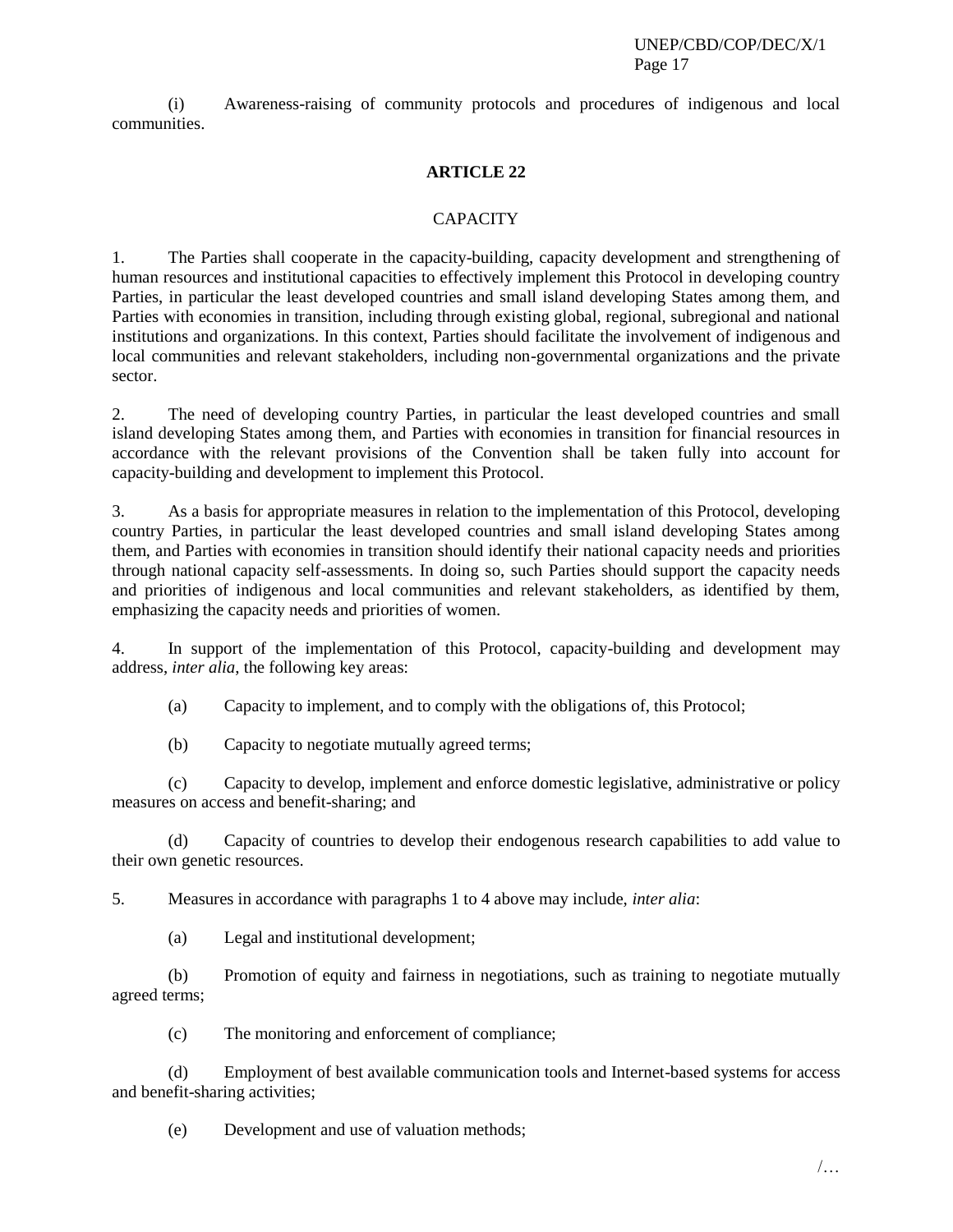(f) Bioprospecting, associated research and taxonomic studies;

(g) Technology transfer, and infrastructure and technical capacity to make such technology transfer sustainable;

(h) Enhancement of the contribution of access and benefit-sharing activities to the conservation of biological diversity and the sustainable use of its components;

(i) Special measures to increase the capacity of relevant stakeholders in relation to access and benefit-sharing; and

(j) Special measures to increase the capacity of indigenous and local communities with emphasis on enhancing the capacity of women within those communities in relation to access to genetic resources and/or traditional knowledge associated with genetic resources.

6. Information on capacity-building and development initiatives at national, regional and international levels, undertaken in accordance with paragraphs 1 to 5 above, should be provided to the Access and Benefit-sharing Clearing-House with a view to promoting synergy and coordination on capacity-building and development for access and benefit-sharing.

# **ARTICLE 23**

### TECHNOLOGY TRANSFER, COLLABORATION AND COOPERATION

In accordance with Articles 15, 16, 18 and 19 of the Convention, the Parties shall collaborate and cooperate in technical and scientific research and development programmes, including biotechnological research activities, as a means to achieve the objective of this Protocol. The Parties undertake to promote and encourage access to technology by, and transfer of technology to, developing country Parties, in particular the least developed countries and small island developing States among them, and Parties with economies in transition, in order to enable the development and strengthening of a sound and viable technological and scientific base for the attainment of the objectives of the Convention and this Protocol. Where possible and appropriate such collaborative activities shall take place in and with a Party or the Parties providing genetic resources that is the country or are the countries of origin of such resources or a Party or Parties that have acquired the genetic resources in accordance with the Convention.

### **ARTICLE 24**

#### NON-PARTIES

The Parties shall encourage non-Parties to adhere to this Protocol and to contribute appropriate information to the Access and Benefit-sharing Clearing-House.

### **ARTICLE 25**

### FINANCIAL MECHANISM AND RESOURCES

1. In considering financial resources for the implementation of this Protocol, the Parties shall take into account the provisions of Article 20 of the Convention.

2. The financial mechanism of the Convention shall be the financial mechanism for this Protocol.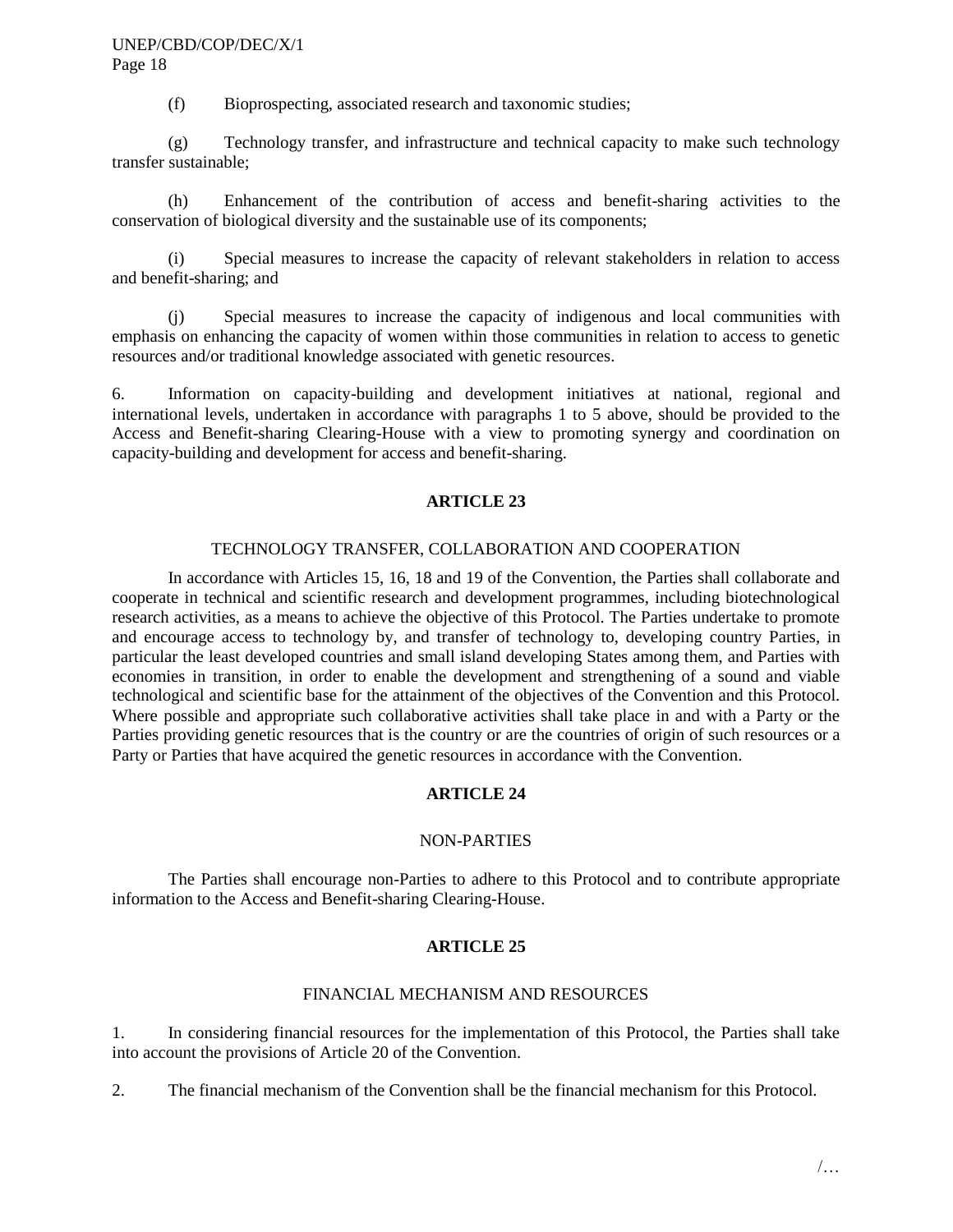3. Regarding the capacity-building and development referred to in Article 22 of this Protocol, the Conference of the Parties serving as the meeting of the Parties to this Protocol, in providing guidance with respect to the financial mechanism referred to in paragraph 2 above, for consideration by the Conference of the Parties, shall take into account the need of developing country Parties, in particular the least developed countries and small island developing States among them, and of Parties with economies in transition, for financial resources, as well as the capacity needs and priorities of indigenous and local communities, including women within these communities.

4. In the context of paragraph 1 above, the Parties shall also take into account the needs of the developing country Parties, in particular the least developed countries and small island developing States among them, and of the Parties with economies in transition, in their efforts to identify and implement their capacity-building and development requirements for the purposes of the implementation of this Protocol.

5. The guidance to the financial mechanism of the Convention in relevant decisions of the Conference of the Parties, including those agreed before the adoption of this Protocol, shall apply, *mutatis mutandis*, to the provisions of this Article.

6. The developed country Parties may also provide, and the developing country Parties and the Parties with economies in transition avail themselves of, financial and other resources for the implementation of the provisions of this Protocol through bilateral, regional and multilateral channels.

# **ARTICLE 26**

# CONFERENCE OF THE PARTIES SERVING AS THE MEETING OF THE PARTIES TO THIS PROTOCOL

1. The Conference of the Parties shall serve as the meeting of the Parties to this Protocol.

2. Parties to the Convention that are not Parties to this Protocol may participate as observers in the proceedings of any meeting of the Conference of the Parties serving as the meeting of the Parties to this Protocol. When the Conference of the Parties serves as the meeting of the Parties to this Protocol, decisions under this Protocol shall be taken only by those that are Parties to it.

3. When the Conference of the Parties serves as the meeting of the Parties to this Protocol, any member of the Bureau of the Conference of the Parties representing a Party to the Convention but, at that time, not a Party to this Protocol, shall be substituted by a member to be elected by and from among the Parties to this Protocol.

4. The Conference of the Parties serving as the meeting of the Parties to this Protocol shall keep under regular review the implementation of this Protocol and shall make, within its mandate, the decisions necessary to promote its effective implementation. It shall perform the functions assigned to it by this Protocol and shall:

(a) Make recommendations on any matters necessary for the implementation of this Protocol;

(b) Establish such subsidiary bodies as are deemed necessary for the implementation of this Protocol;

(c) Seek and utilize, where appropriate, the services and cooperation of, and information provided by, competent international organizations and intergovernmental and non-governmental bodies;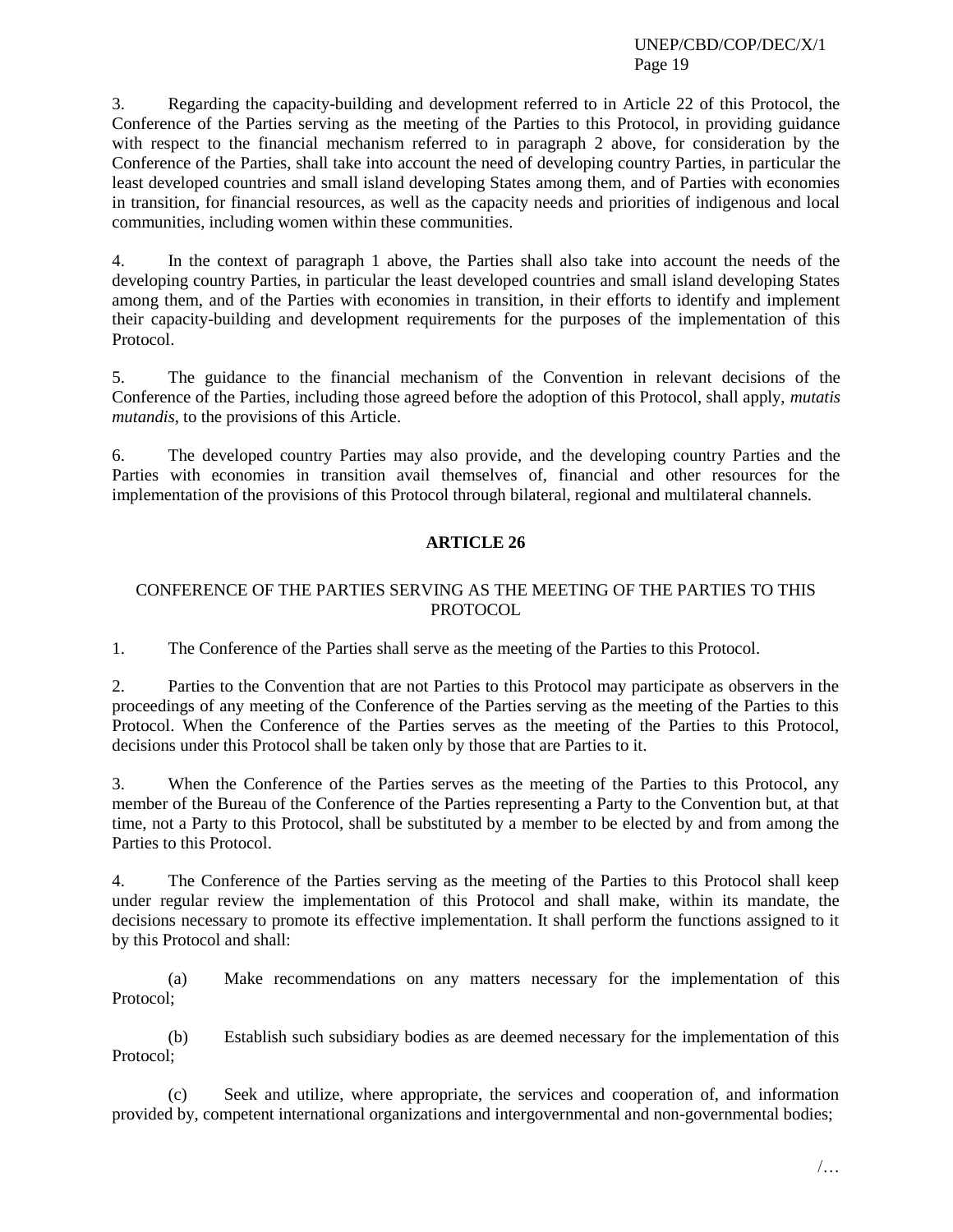(d) Establish the form and the intervals for transmitting the information to be submitted in accordance with Article 29 of this Protocol and consider such information as well as reports submitted by any subsidiary body;

(e) Consider and adopt, as required, amendments to this Protocol and its Annex, as well as any additional annexes to this Protocol, that are deemed necessary for the implementation of this Protocol; and

(f) Exercise such other functions as may be required for the implementation of this Protocol.

5. The rules of procedure of the Conference of the Parties and financial rules of the Convention shall be applied, *mutatis mutandis*, under this Protocol, except as may be otherwise decided by consensus by the Conference of the Parties serving as the meeting of the Parties to this Protocol.

6. The first meeting of the Conference of the Parties serving as the meeting of the Parties to this Protocol shall be convened by the Secretariat and held concurrently with the first meeting of the Conference of the Parties that is scheduled after the date of the entry into force of this Protocol. Subsequent ordinary meetings of the Conference of the Parties serving as the meeting of the Parties to this Protocol shall be held concurrently with ordinary meetings of the Conference of the Parties, unless otherwise decided by the Conference of the Parties serving as the meeting of the Parties to this Protocol.

7. Extraordinary meetings of the Conference of the Parties serving as the meeting of the Parties to this Protocol shall be held at such other times as may be deemed necessary by the Conference of the Parties serving as the meeting of the Parties to this Protocol, or at the written request of any Party, provided that, within six months of the request being communicated to the Parties by the Secretariat, it is supported by at least one third of the Parties.

8. The United Nations, its specialized agencies and the International Atomic Energy Agency, as well as any State member thereof or observers thereto not party to the Convention, may be represented as observers at meetings of the Conference of the Parties serving as the meeting of the Parties to this Protocol. Any body or agency, whether national or international, governmental or non-governmental, that is qualified in matters covered by this Protocol and that has informed the Secretariat of its wish to be represented at a meeting of the Conference of the Parties serving as a meeting of the Parties to this Protocol as an observer, may be so admitted, unless at least one third of the Parties present object. Except as otherwise provided in this Article, the admission and participation of observers shall be subject to the rules of procedure, as referred to in paragraph 5 above.

# **ARTICLE 27**

### SUBSIDIARY BODIES

1. Any subsidiary body established by or under the Convention may serve this Protocol, including upon a decision of the Conference of the Parties serving as the meeting of the Parties to this Protocol. Any such decision shall specify the tasks to be undertaken.

2. Parties to the Convention that are not Parties to this Protocol may participate as observers in the proceedings of any meeting of any such subsidiary bodies. When a subsidiary body of the Convention serves as a subsidiary body to this Protocol, decisions under this Protocol shall be taken only by Parties to this Protocol.

3. When a subsidiary body of the Convention exercises its functions with regard to matters concerning this Protocol, any member of the bureau of that subsidiary body representing a Party to the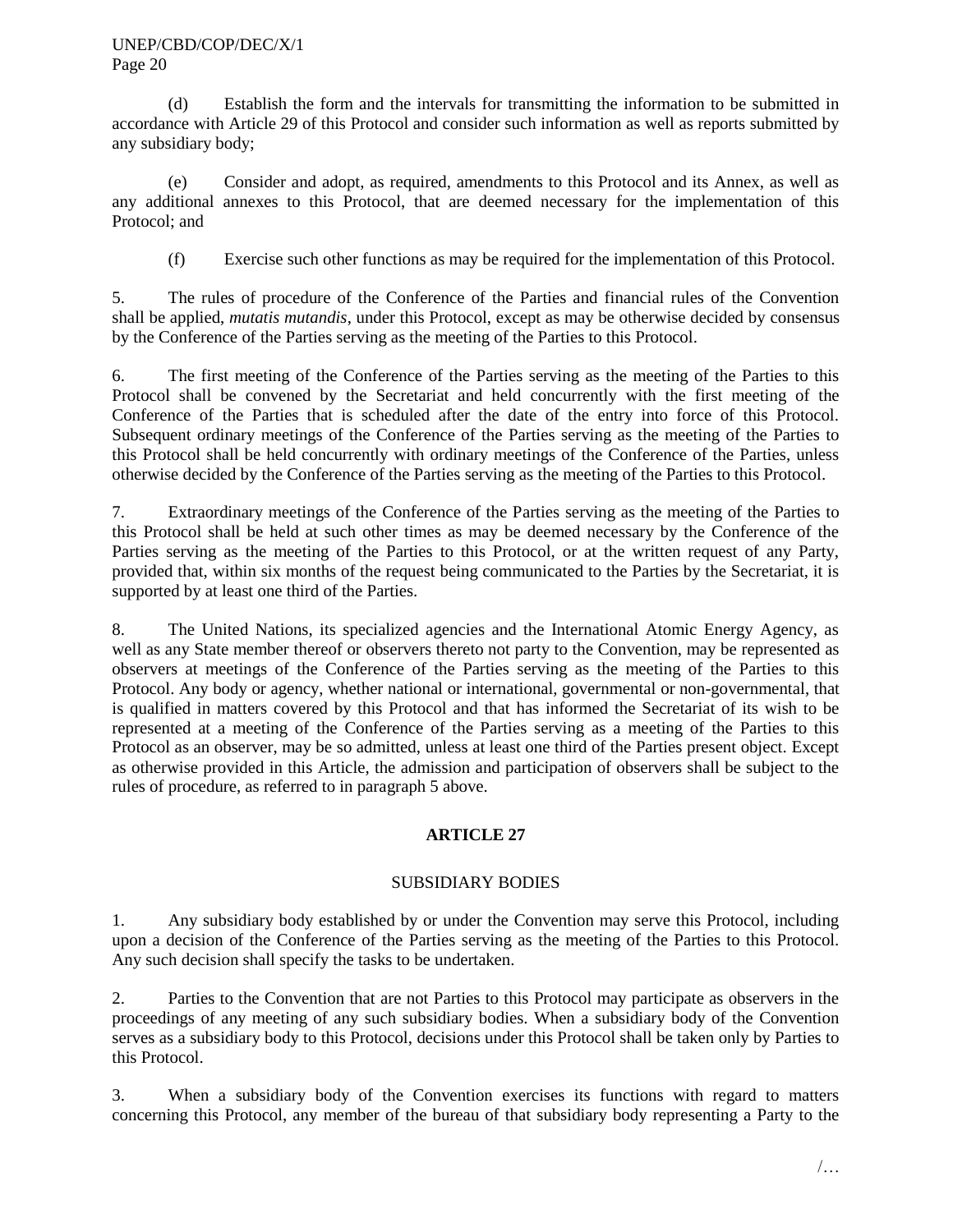Convention but, at that time, not a Party to this Protocol, shall be substituted by a member to be elected by and from among the Parties to this Protocol.

### **ARTICLE 28**

#### SECRETARIAT

1. The Secretariat established by Article 24 of the Convention shall serve as the secretariat to this Protocol.

2. Article 24, paragraph 1, of the Convention on the functions of the Secretariat shall apply, *mutatis mutandis*, to this Protocol.

3. To the extent that they are distinct, the costs of the secretariat services for this Protocol shall be met by the Parties hereto. The Conference of the Parties serving as the meeting of the Parties to this Protocol shall, at its first meeting, decide on the necessary budgetary arrangements to this end.

### **ARTICLE 29**

### MONITORING AND REPORTING

Each Party shall monitor the implementation of its obligations under this Protocol, and shall, at intervals and in the format to be determined by the Conference of the Parties serving as the meeting of the Parties to this Protocol, report to the Conference of the Parties serving as the meeting of the Parties to this Protocol on measures that it has taken to implement this Protocol.

#### **ARTICLE 30**

### PROCEDURES AND MECHANISMS TO PROMOTE COMPLIANCE WITH THIS PROTOCOL

The Conference of the Parties serving as the meeting of the Parties to this Protocol shall, at its first meeting, consider and approve cooperative procedures and institutional mechanisms to promote compliance with the provisions of this Protocol and to address cases of non-compliance. These procedures and mechanisms shall include provisions to offer advice or assistance, where appropriate. They shall be separate from, and without prejudice to, the dispute settlement procedures and mechanisms under Article 27 of the Convention.

### **ARTICLE 31**

#### ASSESSMENT AND REVIEW

The Conference of the Parties serving as the meeting of the Parties to this Protocol shall undertake, four years after the entry into force of this Protocol and thereafter at intervals determined by the Conference of the Parties serving as the meeting of the Parties to this Protocol, an evaluation of the effectiveness of this Protocol.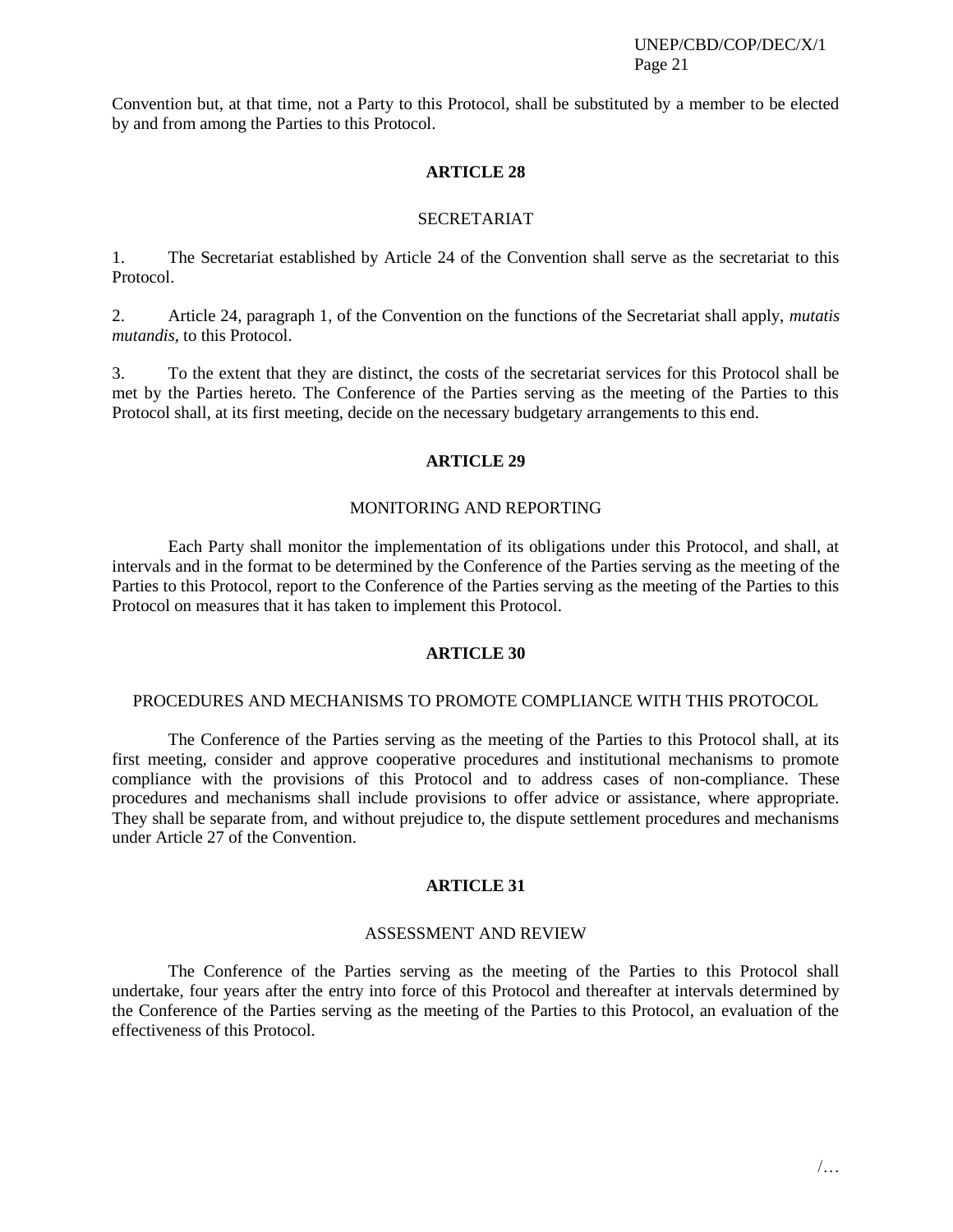### **ARTICLE 32**

#### SIGNATURE

This Protocol shall be open for signature by Parties to the Convention at the United Nations Headquarters in New York, from 2 February 2011 to 1 February 2012.

### **ARTICLE 33**

### ENTRY INTO FORCE

1. This Protocol shall enter into force on the ninetieth day after the date of deposit of the fiftieth instrument of ratification, acceptance, approval or accession by States or regional economic integration organizations that are Parties to the Convention.

2. This Protocol shall enter into force for a State or regional economic integration organization that ratifies, accepts or approves this Protocol or accedes thereto after the deposit of the fiftieth instrument as referred to in paragraph 1 above, on the ninetieth day after the date on which that State or regional economic integration organization deposits its instrument of ratification, acceptance, approval or accession, or on the date on which the Convention enters into force for that State or regional economic integration organization, whichever shall be the later.

3. For the purposes of paragraphs 1 and 2 above, any instrument deposited by a regional economic integration organization shall not be counted as additional to those deposited by member States of such organization.

### **ARTICLE 34**

### RESERVATIONS

No reservations may be made to this Protocol.

### **ARTICLE 35**

### WITHDRAWAL

1. At any time after two years from the date on which this Protocol has entered into force for a Party, that Party may withdraw from this Protocol by giving written notification to the Depositary.

2. Any such withdrawal shall take place upon expiry of one year after the date of its receipt by the Depositary, or on such later date as may be specified in the notification of the withdrawal.

### **ARTICLE 36**

### AUTHENTIC TEXTS

The original of this Protocol, of which the Arabic, Chinese, English, French, Russian and Spanish texts are equally authentic, shall be deposited with the Secretary-General of the United Nations.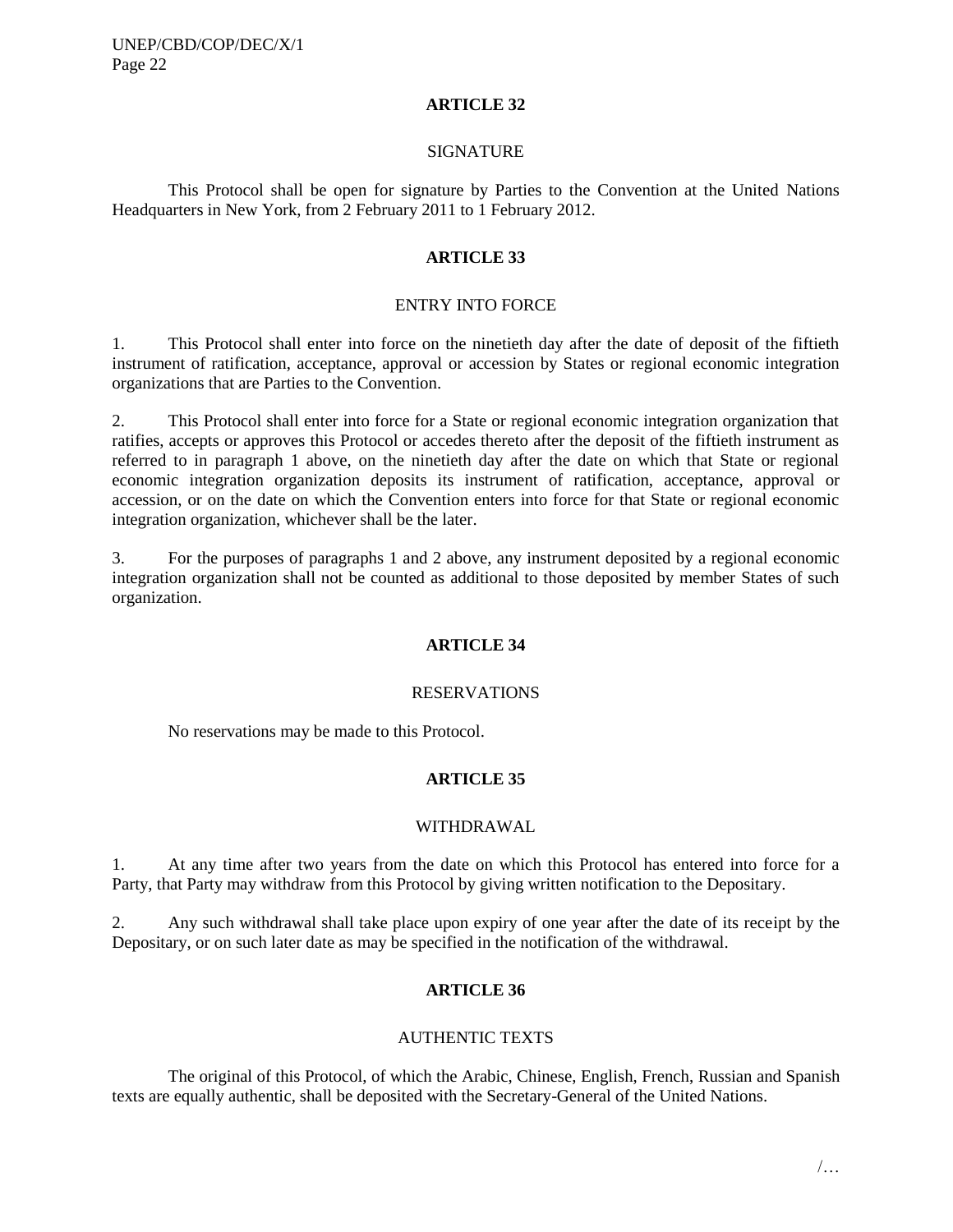IN WITNESS WHEREOF the undersigned, being duly authorized to that effect, have signed this Protocol on the dates indicated.

DONE at Nagoya on this twenty-ninth day of October, two thousand and ten.

#### *Annex*

### **MONETARY AND NON-MONETARY BENEFITS**

- 1. Monetary benefits may include, but not be limited to:
	- (a) Access fees/fee per sample collected or otherwise acquired;
	- (b) Up-front payments;
	- (c) Milestone payments;
	- (d) Payment of royalties;
	- (e) Licence fees in case of commercialization;
	- (f) Special fees to be paid to trust funds supporting conservation and sustainable use of biodiversity;
	- (g) Salaries and preferential terms where mutually agreed;
	- (h) Research funding;
	- (i) Joint ventures;
	- (j) Joint ownership of relevant intellectual property rights.
- 2. Non-monetary benefits may include, but not be limited to:
	- (a) Sharing of research and development results;
	- (b) Collaboration, cooperation and contribution in scientific research and development programmes, particularly biotechnological research activities, where possible in the Party providing genetic resources;
	- (c) Participation in product development;
	- (d) Collaboration, cooperation and contribution in education and training;
	- (e) Admittance to *ex situ* facilities of genetic resources and to databases;
	- (f) Transfer to the provider of the genetic resources of knowledge and technology under fair and most favourable terms, including on concessional and preferential terms where agreed, in particular, knowledge and technology that make use of genetic resources, including biotechnology, or that are relevant to the conservation and sustainable utilization of biological diversity;
	- (g) Strengthening capacities for technology transfer;
	- (h) Institutional capacity-building;
	- (i) Human and material resources to strengthen the capacities for the administration and enforcement of access regulations;
	- (j) Training related to genetic resources with the full participation of countries providing genetic resources, and where possible, in such countries;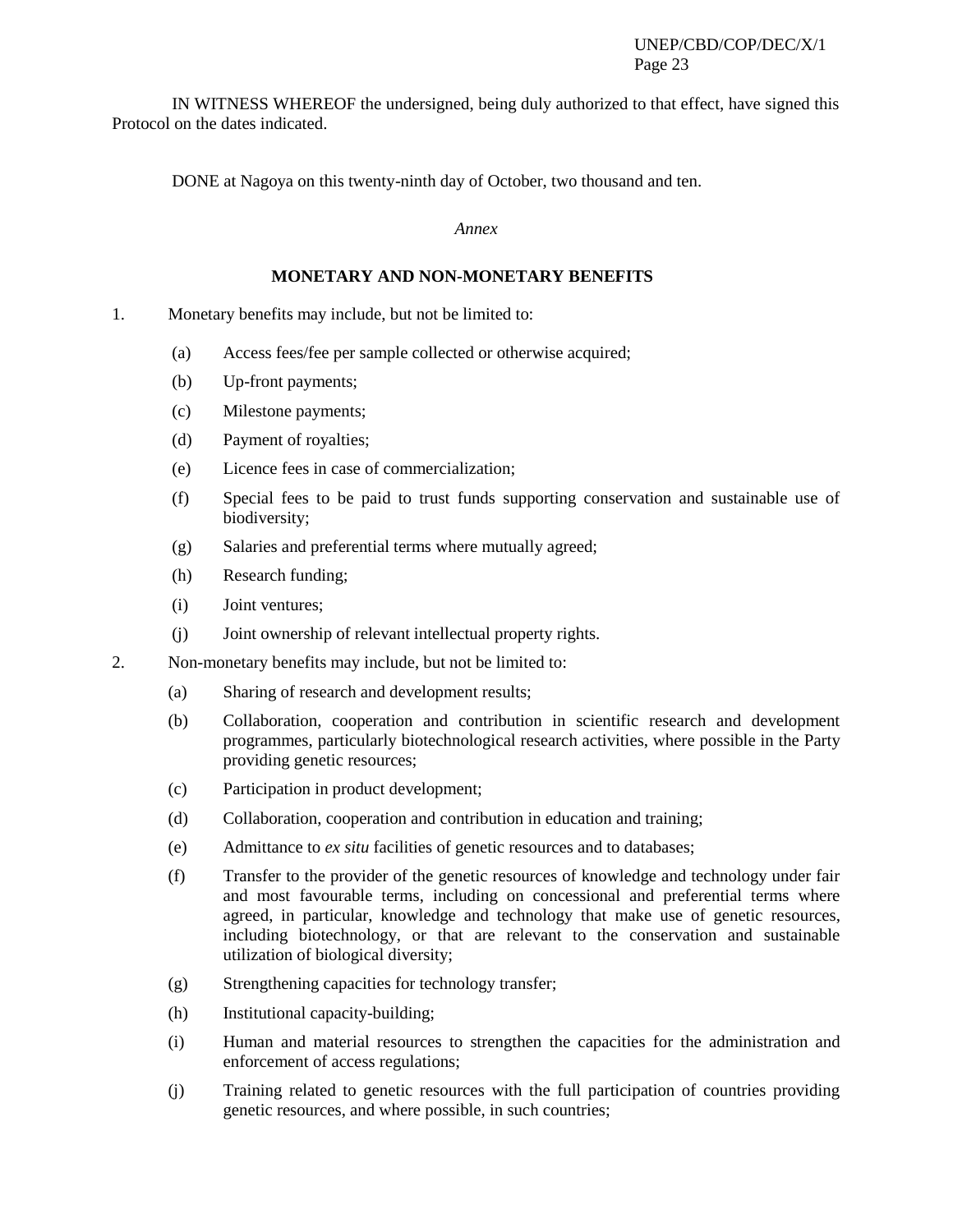- (k) Access to scientific information relevant to conservation and sustainable use of biological diversity, including biological inventories and taxonomic studies;
- (l) Contributions to the local economy;
- (m) Research directed towards priority needs, such as health and food security, taking into account domestic uses of genetic resources in the Party providing genetic resources;
- (n) Institutional and professional relationships that can arise from an access and benefit-sharing agreement and subsequent collaborative activities;
- (o) Food and livelihood security benefits;
- (p) Social recognition;
- (q) Joint ownership of relevant intellectual property rights.